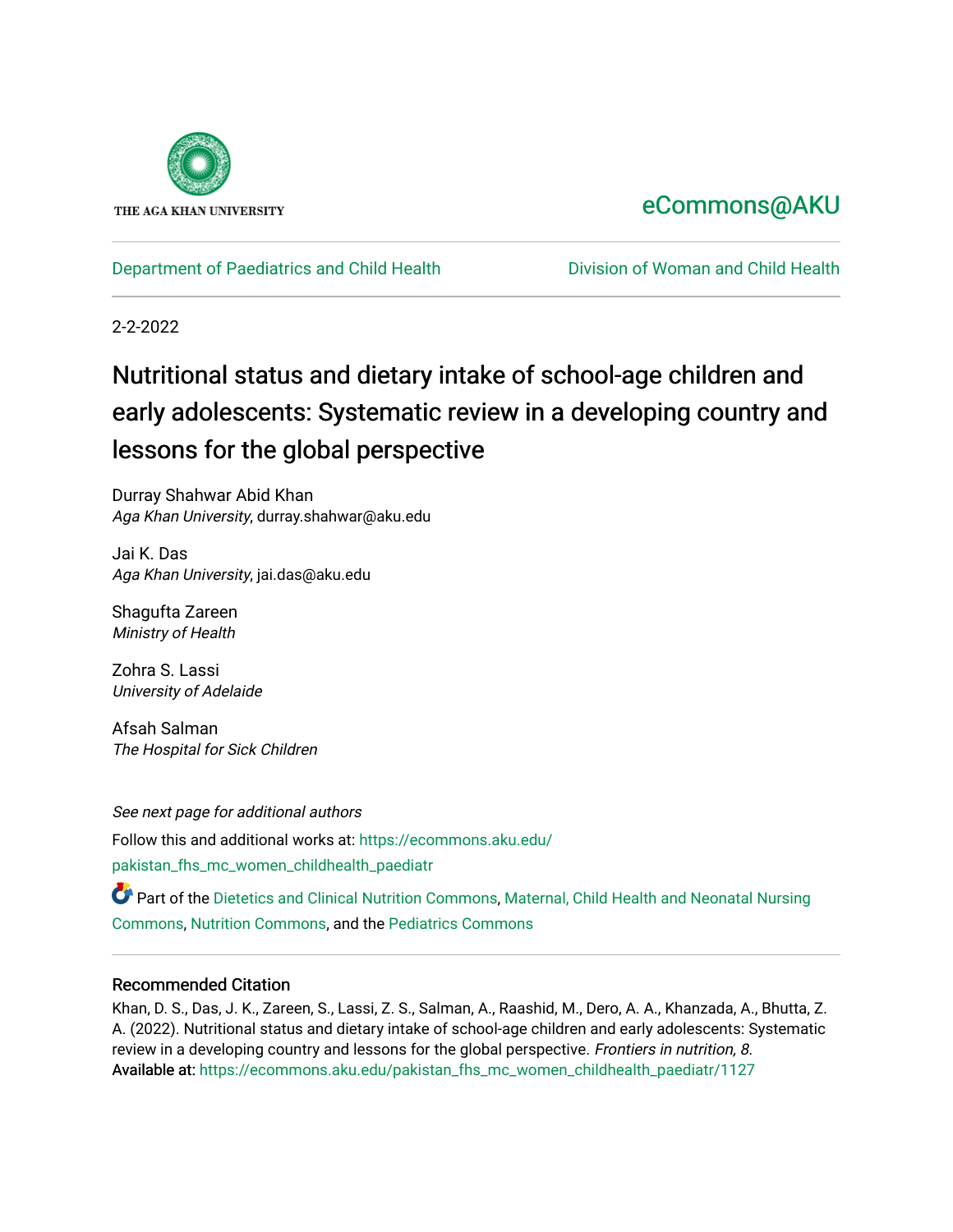#### Authors

Durray Shahwar Abid Khan, Jai K. Das, Shagufta Zareen, Zohra S. Lassi, Afsah Salman, Muhammad Raashid, Aftab A. Dero, Aijaz Khanzada, and Zulfiqar Ahmed Bhutta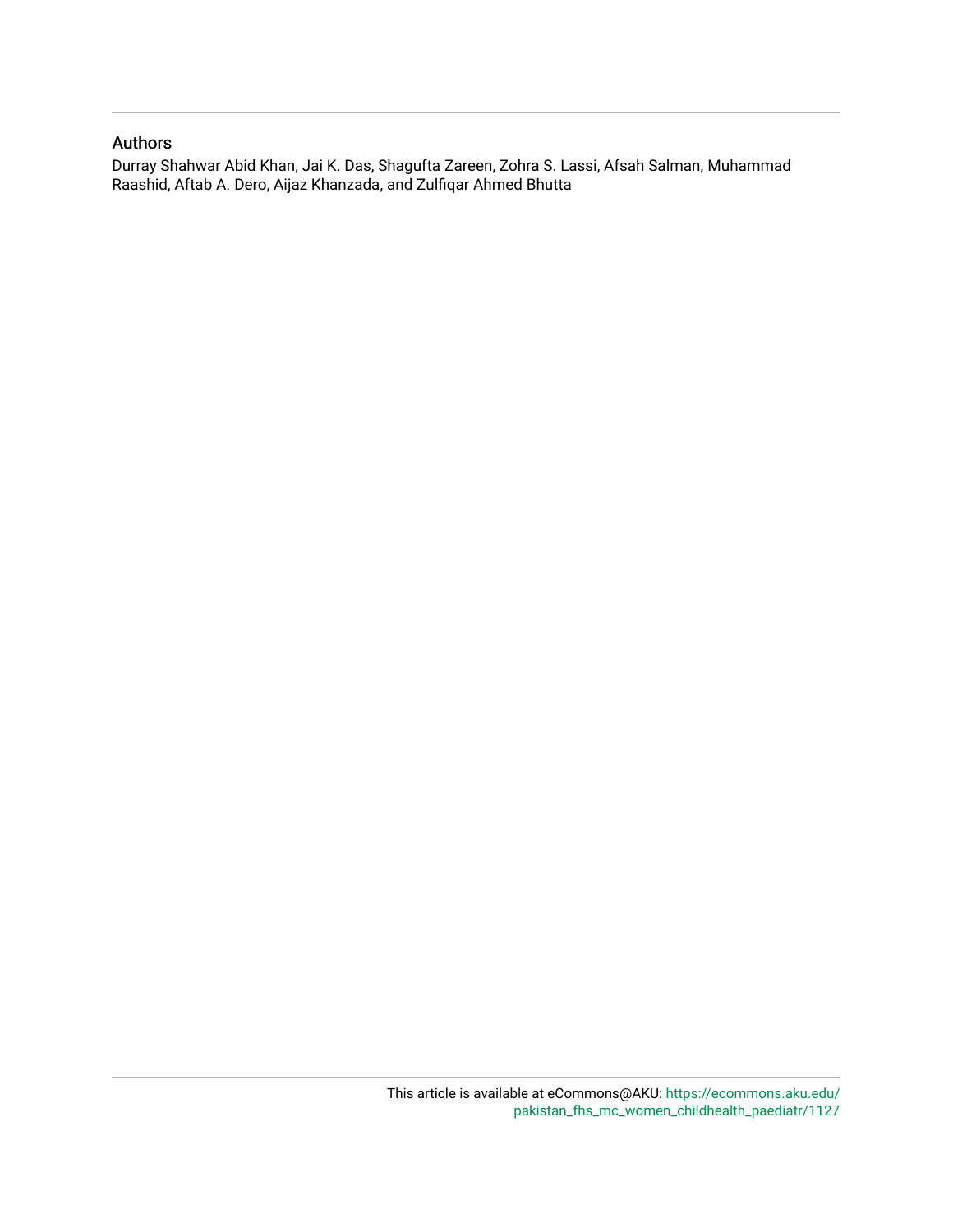



# Nutritional Status and Dietary Intake of School-Age Children and Early [Adolescents: Systematic Review in a](https://www.frontiersin.org/articles/10.3389/fnut.2021.739447/full) Developing Country and Lessons for the Global Perspective

Durray Shahwar A. Khan <sup>1</sup>, Jai K. Das <sup>1,2</sup>, Shagufta Zareen <sup>3</sup>, Zohra S. Lassi <sup>4</sup>, Afsah Salman<sup>s</sup>, Muhammad Raashid<sup>3</sup>, Aftab A. Dero<sup>s</sup>, Aijaz Khanzada<sup>7</sup> and Zulfiqar A. Bhutta<sup>2,5</sup>\*

*<sup>1</sup> Division of Women and Child Health, Aga Khan University Hospital, Karachi, Pakistan, <sup>2</sup> Institute of Global Health and Development, Aga Khan University, Karachi, Pakistan, <sup>3</sup> Policy and Strategic Planning Unit, Ministry of Health, Government of Punjab, Lahore, Pakistan, <sup>4</sup> Faculty of Health and Medical Sciences, Robinson Research Institute, The University of Adelaide, Adelaide, SA, Australia, <sup>5</sup> Centre for Global Child Health, The Hospital for Sick Children (SickKids), Toronto, ON, Canada, <sup>6</sup> Government Services Hospital, Karachi, Pakistan, <sup>7</sup> Ministry of Health, Government of Sindh, Karachi, Pakistan*

#### **OPEN ACCESS**

#### Edited by:

*Jose Saavedra, Johns Hopkins University, United States*

#### Reviewed by:

*Samiran Bisai, Regional Medical Research Centre for Tribals (ICMR), India Dantong Wang, Nestle Institute of Health Sciences (NIHS), Switzerland*

> \*Correspondence: *Zulfiqar A. Bhutta*

*[zulfiqar.bhutta@sickkids.ca](mailto:zulfiqar.bhutta@sickkids.ca)*

#### Specialty section:

*This article was submitted to Nutrition and Metabolism, a section of the journal Frontiers in Nutrition*

Received: *11 July 2021* Accepted: *23 December 2021* Published: *02 February 2022*

#### Citation:

*Khan DSA, Das JK, Zareen S, Lassi ZS, Salman A, Raashid M, Dero AA, Khanzada A and Bhutta ZA (2022) Nutritional Status and Dietary Intake of School-Age Children and Early Adolescents: Systematic Review in a Developing Country and Lessons for the Global Perspective. Front. Nutr. 8:739447. doi: [10.3389/fnut.2021.739447](https://doi.org/10.3389/fnut.2021.739447)*

**Background:** The prevalence of double burden of malnutrition (DBM) is high in low- and middle-income countries (LMICs). Data on malnutrition trends is present for children <5 years of age, however the data for school-going children and adolescents aged 5–15 years is scarce.

**Objective:** This systematic review presents the pooled prevalence of nutritional status and dietary intake among school-going children and adolescents (5–15 years of age) in an LMIC of Pakistan and the perspective for broader global nutrition in this age group.

**Methods:** An electronic search of databases was run on Pubmed and Medline (via Ovid) along with gray literature and archives of local scientific journals till 2nd January 2021. Studies meeting the eligibility criteria were included and relevant data were extracted, and a pooled proportional analysis was performed.

**Results:** A total of 51 studies including 62,148 children of 5–15 years met the inclusion criteria, of which 30 studies reported on anthropometric indices alone, eight on dietary intake patterns while 13 reported both. All of the included studies had a crosssectional study design. There were 20 studies from the province of Punjab, 15 from Sindh, eight from Khyber Pakhtoonkhwa, two from Balochistan, and three from multiple cities across Pakistan. The pooled proportional analysis showed that the proportion of underweight children and adolescents was 25.1% (95% CI 17.3–33.7%); stunting 23% (95% CI 11.8–36.7%); wasting 24% (95% CI 15.2–34%); thinness 12.5% (95% CI 9.4– 16.1%); overweight 11.4% (95% CI 7.2–16.3%); and obesity 6.9% (95% CI 3–12%). A relatively high intake of carbohydrates, soft drinks, and sweets/chocolates; and a low intake of protein-rich foods, fruits, and vegetables, compared to the recommended daily allowance (RDA), was reported.

**Conclusion:** The limited data suggests the presence of DBM amongst children aged 5–15 years and also identified that dietary intake patterns are not meeting the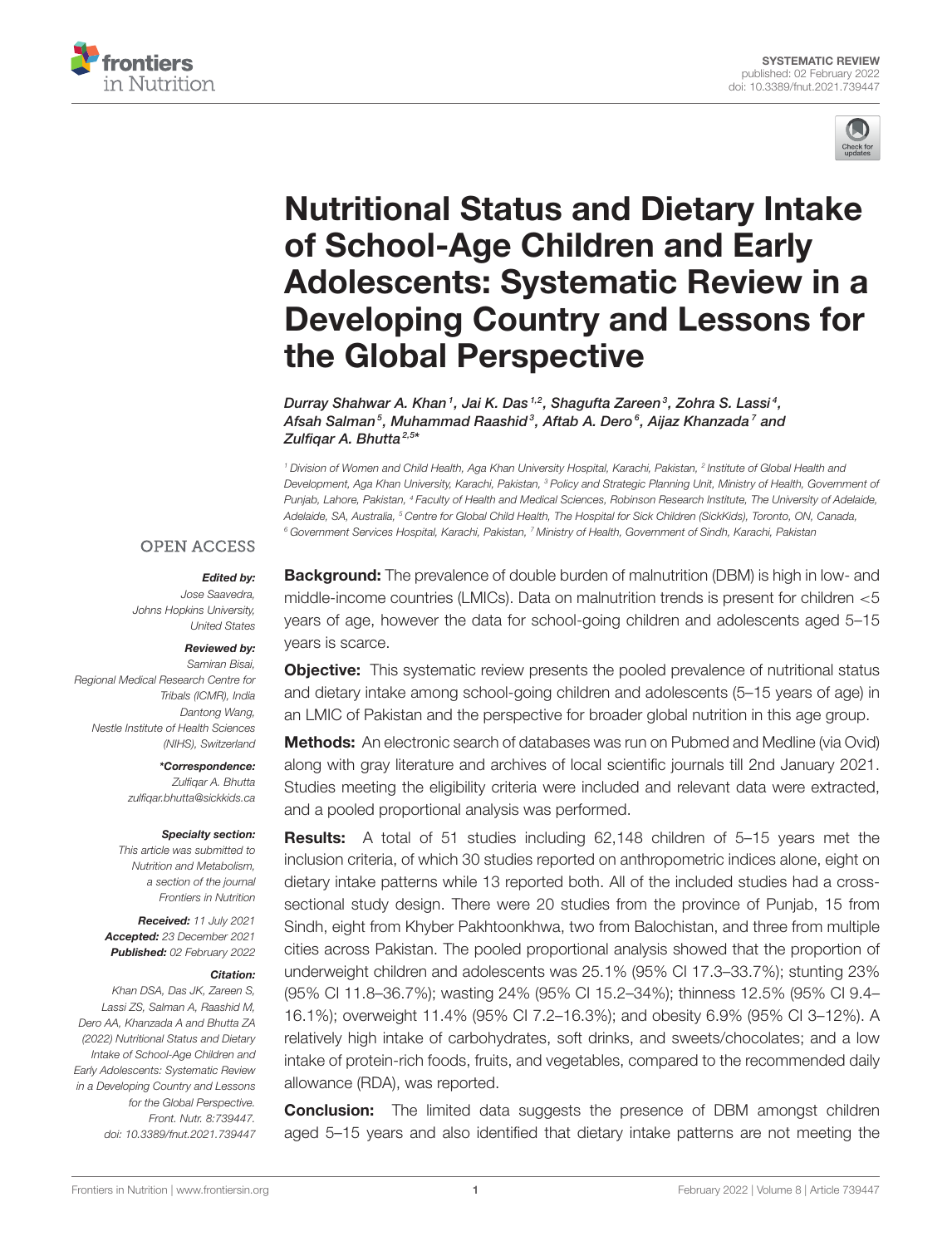recommended allowance. This review highlights the gaps and the need for larger, welldesigned studies for this age group with the representation of different contexts and the need for similar studies in various LMICs, so that appropriate actions be deliberated and appropriate programs should be designed focusing on this vital population.

Keywords: malnutrition, dietary intake, school-going children, adolescents, double burden of malnutrition

#### INTRODUCTION

Populations in which there is co-existence of under- and over-nutrition are known to be facing the double burden of malnutrition (DBM) [\(1\)](#page-17-0). According to Global Nutrition Reports 2018, one in three people suffer from malnutrition, one in 20 children complain of hunger, and one in every five deaths around the world is attributed to poor diet [\(2\)](#page-17-1). DBM is more prevalent in low- and middle-income countries (LMIC), with a higher prevalence in poorer LMICs [\(3\)](#page-17-2). It is especially prevalent in sub-Saharan Africa, South-East Asia, and the Pacific [\(3\)](#page-17-2). The progress in the reduction of the burden of malnutrition worldwide has been slow and it is therefore advised to collect population-specific data to better understand the nutrition dynamics across the world and to allow the nutritional needs of communities to be addressed adequately [\(2,](#page-17-1) [4\)](#page-17-3).

An issue being ignored is malnutrition trends in children over the age of 5 years. The World Health Organization (WHO) reports 1.8 billion children to be in the age bracket of 5–15 years worldwide, with 90% of this population residing in LMICs [\(5\)](#page-17-4). There is no consistent terminology used to describe children age 5–15 years which proves the narrow focus on younger children and neglect of this age group, however, children age 5– 10 years are often referred to as school-going children [\(6\)](#page-17-5), while adolescent has been defined by the WHO as children aged 10–19 years, with early adolescent defined to be in an age bracket of 10– 14 years and late adolescent between 15 and 19 years [\(7\)](#page-17-6). Whether DBM exists in this age bracket and to what extent is a query that is yet to be adequately explored.

In 2011, the United Nations Children's Fund (UNICEF) published a report stating that adolescence provides a second window of opportunity to improve the nutritional status of children and prevent future health consequences of malnourishment [\(8\)](#page-17-7). However, nutritional challenges occur throughout the life cycle of an individual, therefore, nutritional needs through each phase must be assessed and addressed adequately [\(7\)](#page-17-6), especially school-going children and adolescents age 5–15 years. Mental and physical development continues through this age bracket and it gives individuals a chance to improve their nutritional deficiencies, thereby preventing impairment of growth, development, and cognitive achievement [\(8\)](#page-17-7). It is known that major developmental and physical changes occur within the early adolescence phase. This includes growth spurt, development of sex organs, secondary sexual characteristics, and, according to recent neuroscientific research, significant increase and reorganization in the neuronal network [\(8\)](#page-17-7). A relatively newer concept referred to as developmental origins of adult health and disease (DOHaD) postulates that poor nutrition during the early phases of life is associated with chronic illnesses in adulthood [\(9\)](#page-17-8). The current scarcity of data on school-going children and adolescents and now, with the increase in child survival rates, the number of children entering their second decade is increasing and their health and nutritional needs compel attention.

The WHO proposes strategic guidance and planning on actions for child health in the South-East Asian Region (SEAR), however, it is limited to adolescents alone [\(10\)](#page-17-9). It has been reported that 20% of the population in the South-East Asian Region comprises of adolescents, which make up to a total of 360 million adolescents in the region [\(11\)](#page-17-10). The process used by WHO in developing strategic guidance for improving adolescent health was by first conducting relevant reviews under national, regional, or global categories, followed by surveys in those regions to identify lessons learned and proposals for future actions. They also took input from experts in the field and then finally developed the guidance [\(10\)](#page-17-9). This process should be adopted by other LMICs to identify the gaps and make the necessary interventions for improvement.

It is imperative that children above 5 years of age be assessed for undernutrition, overnutrition, and nutritional deficiencies, and therefore this systematic review aims to present a narrative on the trends of nutritional status and dietary intake patterns among school-going children and adolescents 5–15 years of age across Pakistan with a broader commentary related to global nutrition status, and challenges in this age group across other LMICs. This systematic review can be used as an example to synthesize the available literature and identify gaps in nutritional status and dietary intake patterns amongst school-going children and early adolescents aged 5–15 years in other LMICs.

### MATERIALS AND METHODS

### Types of Studies and Participants

We included observational studies (prospective and retrospective cohort, and cross-sectional studies) reporting data on nutritional status and dietary intake and their association to gender, locale (urban vs. rural), school type (government vs. private), family income, and lifestyle (sedentary vs. active) amongst school-going children and early adolescents aged 5–15 years in Pakistan. We also included studies reporting nutrition trends in children affected by natural disasters or employed as laborers. Studies that assessed dietary intake and prevalence of malnutrition amongst children were included, as long as data on our age group of

**Abbreviations:** DBM, Double Burden of Malnutrition; LMIC, Low- and middleincome country; NWFP, North West Frontier Province; RDA, Recommended Daily Allowance.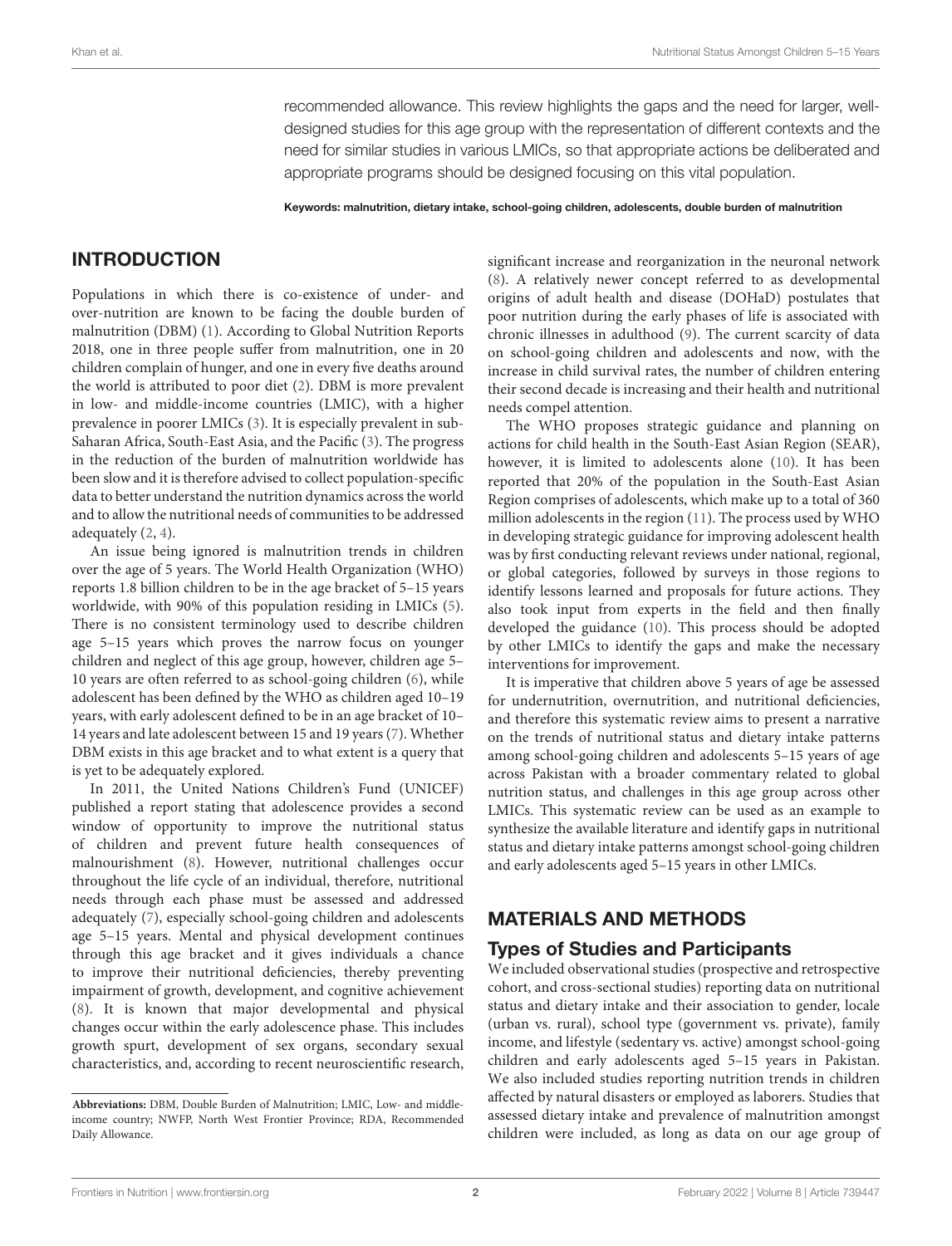interest was also present. Studies exclusively assessing children with known co-morbidities or on Pakistani children living abroad were excluded. We included studies that were published during and after the year 2000 to ensure we get information on current trends, with the last date of the search conducted on the 2nd of January 2021.

#### Types of Outcomes

We included studies that met our eligibility criteria and reported outcomes on anthropometric indices or dietary intake, such as underweight [weight-for-age  $Z$  (WAZ) score  $<-2$  SD], stunting [height-for-age Z (HAZ) score  $<-2$  SD], wasting [weight-forheight Z (WHZ) score<  $-2$  SD], thinness (BMI-for-age  $<-2$ SD), overweight (BMI-for-age > +1 SD), obesity (BMI-for-age  $> +2$  SD), macro/micronutrient deficiencies, food, and nutrient intake. We also extracted the associations of these outcomes, such as gender, socio-economic status, private vs. government schools, family income, and sedentary lifestyles.

#### Search Methods

We conducted an electronic literature search until 2nd January 2021 using Pubmed, Medline (via Ovid), and Google Scholar. Gray literature search was conducted on databases from the WHO, UNICEF, Food and Agriculture Organization (FAO), World Food Programme (WFP), Global Alliance for Improved Nutrition (GAIN), Scaling Up Nutrition (SUN), Action Against Hunger, International Food Policy Research Institute (IFPRI), and Google web. We also searched the archives of local journals [Journal of Pakistan Medical Association (JPMA) and Journal of Ayub Medical College (JAMC)] separately and went through the reference lists of included studies. We included articles that provided data on nutritional status and dietary intake patterns and their associations amongst school-aged children and early adolescents aged 5–15 years in Pakistan. Nutritional status was defined as "a physiological state of an individual, which results from the relationship between nutrient intake and requirements, and from the body's ability to digest, absorb and use these nutrients" [\(12\)](#page-17-11).

The completed search strategy used for Pubmed and Medline (via Ovid) is presented as **[Supplementary Tables 1a,b\)](#page-16-0)**. The following MeSH terms and their variants were used for our search strategy: "Nutritional Status" OR "Nutrition Assessment" OR "Diet" OR "Micronutrients" AND ("Schools" OR "Child" OR "Child/education" OR "Adolescent") AND ("Pakistan" OR "South Asia"). Studies conducted by the same author on the same population were scrutinized for overlapping data and the studies with the inclusion of more relevant variables were chosen. There were no language restrictions placed while screening articles.

### Data Collection and Analysis

Two reviewers (DSK and JKD) screened titles and abstracts for eligibility using EndNote X8 [\(13\)](#page-17-12). We retrieved full texts of the remaining articles and examined them based on our eligibility criteria. Studies that fulfilled the inclusion and exclusion criteria were selected for this review. Any conflicts regarding article selection were resolved through mutual consensus. We extracted data on Microsoft Excel from the included studies on variables including study background (province, city), population, age group, sample size, setting (rural vs. urban, school vs. community, government vs. private schools), socioeconomic status, anthropometric indices (underweight, stunting, wasting, thinness, overweight and obesity), dietary intake patterns and associations [\(14\)](#page-17-13).

Data were analyzed and pooled prevalence was performed on the Joanna Briggs Institute (JBI) SUMARI software [\(15\)](#page-17-14). The meta-analysis pooled overall prevalence using Dersimonian and Laird random-effect meta-analysis after transforming data using Freeman-Tukey transformation arcsine square root transformation. The review pooled overall means and proportion for the age group of 5–15 years and reported their 95% confidence intervals (CI) and the percentage of variation across studies that is due to heterogeneity rather than chance using  $I^2$  statistics. Studies with participants of age 0–19 years, from which data specifically for 5–15 years age group could not be extracted, were placed in the age category of either 5–19 years or 0–19 years; and pooled separately. We also pooled performed subgroup analysis based on gender, geographic setting i.e., urban/rural, provinces, natural disaster, special population i.e., children who were laborers, school attended (private or government), and socio-economic class, for children age 5–15 years.

We used the National Institute of Health (NIH)—National Heart, Lung, and Blood Institute (NHLBI) quality assessment tool for cross-sectional studies to assess the quality and potential risk of bias for all the included studies [\(16\)](#page-17-15). This tool helps evaluate the internal validity of a study, hence ensuring that the results are truly due to the exposure being evaluated.

This systematic review follows the guidelines recommended by the Preferred Reporting Items for Systematic Reviews and Meta-Analyses (PRISMA) [\(17\)](#page-17-16). The PRISMA checklist is presented in **[Supplementary Table 2.](#page-16-0)**

## RESULTS

Our electronic search for all databases yielded a total of 11,539 articles that underwent title and abstract screening. A total of 276 articles were selected for full-text review, of which 39 met the eligibility criteria. Through cross-referencing of included articles and local journals, another 12 articles were added, leading to a total of 51 studies being selected for inclusion as depicted in **[Figure 1](#page-5-0)**. Results were reported according to two categories, namely "anthropometry" and "dietary intake".

### Description of Included Studies

A total of 51 studies were included, all of which had a crosssectional study design [\(18–](#page-17-17)[68\)](#page-18-0). The studies were conducted between the years 2002 and 2020 in different cities across Pakistan. Twenty-eight studies reported data specifically on children between 5 and 15 years of age [\(19,](#page-17-18) [21–](#page-17-19)[23,](#page-17-20) [25](#page-17-21)[–29,](#page-17-22) [31,](#page-17-23) [32,](#page-17-24) [35,](#page-17-25) [38,](#page-18-1) [44,](#page-18-2) [45,](#page-18-3) [47–](#page-18-4)[50,](#page-18-5) [52,](#page-18-6) [54,](#page-18-7) [55,](#page-18-8) [59,](#page-18-9) [60,](#page-18-10) [62–](#page-18-11)[64,](#page-18-12) [67\)](#page-18-13). The remaining 23 studies had children in our age group of interest but beyond it too, with seven reporting data on children between 0 and 19 years of age [\(24,](#page-17-26) [34,](#page-17-27) [51,](#page-18-14) [56,](#page-18-15) [58,](#page-18-16) [61,](#page-18-17) [65\)](#page-18-18) and 16 reporting on children 5 and 19 years of age [\(18,](#page-17-17) [20,](#page-17-28) [30,](#page-17-29) [33,](#page-17-30) [36,](#page-17-31) [37,](#page-18-19) [39–](#page-18-20) [43,](#page-18-21) [46,](#page-18-22) [53,](#page-18-23) [57,](#page-18-24) [66,](#page-18-25) [68\)](#page-18-0). There were only five studies that reported data specifically on children in the 5 to 10 age group [\(29,](#page-17-22) [34,](#page-17-27) [64–](#page-18-12) [66\)](#page-18-25) and only three studies in the 10 to 15 years age group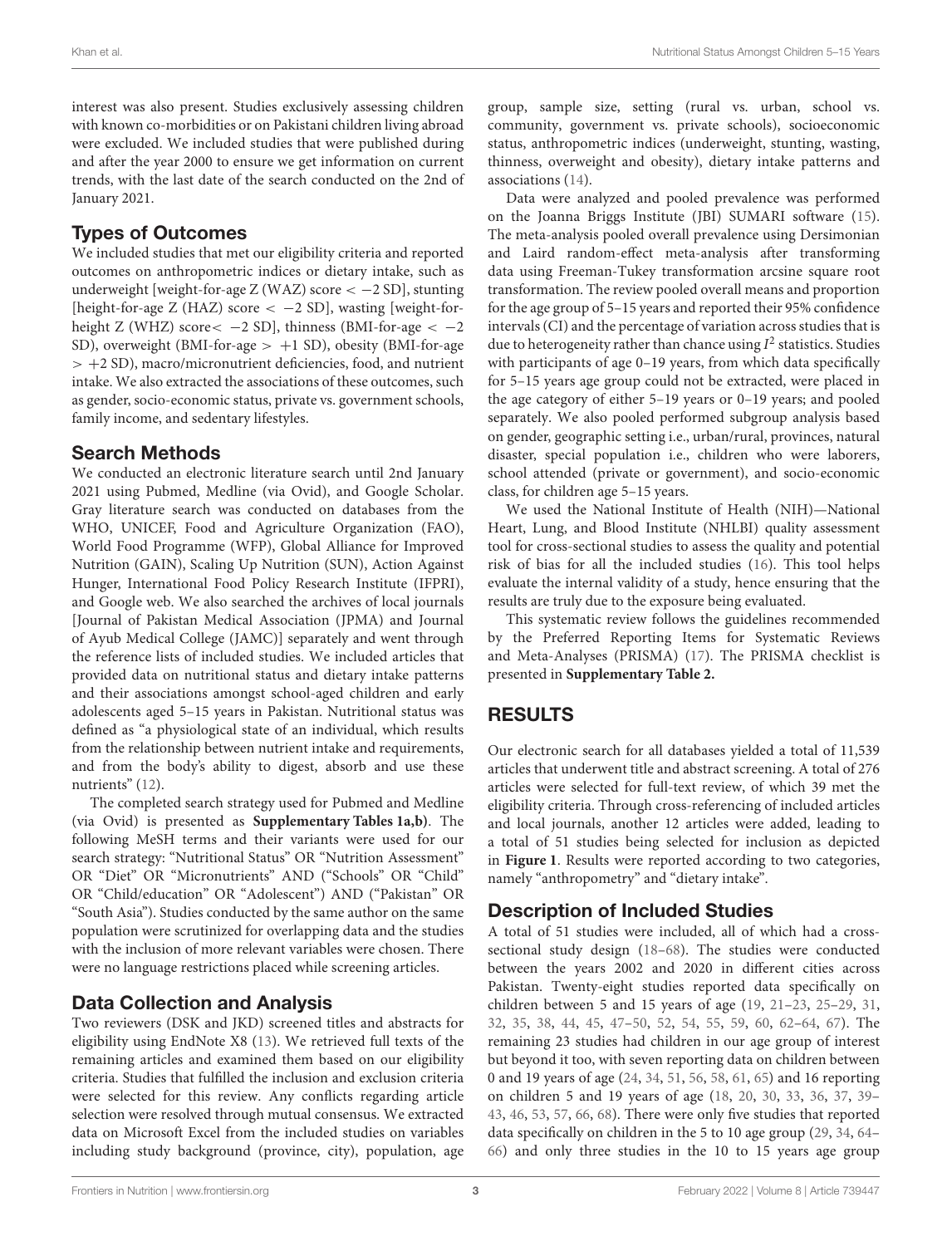

<span id="page-5-0"></span>[\(21,](#page-17-19) [24,](#page-17-26) [47\)](#page-18-4). Province wise; 20 studies were conducted in Punjab [\(19,](#page-17-18) [22,](#page-17-32) [24,](#page-17-26) [28,](#page-17-33) [29,](#page-17-22) [31,](#page-17-23) [39,](#page-18-20) [40,](#page-18-26) [44,](#page-18-2) [46,](#page-18-22) [52](#page-18-6)[–54,](#page-18-7) [58,](#page-18-16) [65,](#page-18-18) [67\)](#page-18-13), 15 in Sindh [\(18,](#page-17-17) [20,](#page-17-28) [21,](#page-17-19) [23,](#page-17-20) [30,](#page-17-29) [32,](#page-17-24) [36](#page-17-31)[–38,](#page-18-1) [43,](#page-18-21) [45,](#page-18-3) [49,](#page-18-27) [55,](#page-18-8) [63\)](#page-18-28), eight in Khyber Pakhtoonkhwa (KP) [\(26,](#page-17-34) [34,](#page-17-27) [35,](#page-17-25) [47,](#page-18-4) [48,](#page-18-29) [50,](#page-18-5) [61,](#page-18-17) [64\)](#page-18-12), two in Balochistan [\(25,](#page-17-21) [51\)](#page-18-14), four from the federal capital [\(27,](#page-17-35) [42,](#page-18-30) [66,](#page-18-25) [68\)](#page-18-0), and three from multiple cities across Pakistan [\(41,](#page-18-31) [56,](#page-18-15) [57\)](#page-18-24). The remaining three studies failed to report their location [\(33,](#page-17-30) [59,](#page-18-9) [62\)](#page-18-11).

A total of 35 studies were conducted in urban areas [\(18–](#page-17-17) [46,](#page-18-22) [52,](#page-18-6) [63,](#page-18-28) [65](#page-18-18)[–68\)](#page-18-0), while five were conducted in rural areas [\(47–](#page-18-4) [51\)](#page-18-14), six in both [\(53](#page-18-23)[–58\)](#page-18-16), and the remaining five did not report their setting [\(59](#page-18-9)[–62,](#page-18-11) [64\)](#page-18-12). Forty studies were carried out in a school setting [\(15,](#page-17-14) [16,](#page-17-15) [19](#page-17-18)[–22,](#page-17-32) [24–](#page-17-26)[40,](#page-18-26) [42,](#page-18-30) [44](#page-18-2)[–52,](#page-18-6) [55,](#page-18-8) [58,](#page-18-16) [59,](#page-18-9) [61,](#page-18-17) [63–](#page-18-28) [65\)](#page-18-18), nine in community setting [\(21,](#page-17-19) [27,](#page-17-35) [45,](#page-18-3) [47,](#page-18-4) [57,](#page-18-24) [58,](#page-18-16) [60,](#page-18-10) [61,](#page-18-17) [66\)](#page-18-25), and two studies did not specify [\(22,](#page-17-32) [64\)](#page-18-12). Of the forty conducted in schools, 22 studies were conducted across both government and private schools [\(18,](#page-17-17) [20,](#page-17-28) [23,](#page-17-20) [24,](#page-17-26) [26,](#page-17-34) [28,](#page-17-33) [29,](#page-17-22) [31,](#page-17-23) [35,](#page-17-25) [37,](#page-18-19) [38,](#page-18-1) [40,](#page-18-26) [43,](#page-18-21) [44,](#page-18-2) [48,](#page-18-29) [52](#page-18-6)[–54,](#page-18-7) [56,](#page-18-15) [62,](#page-18-11) [67,](#page-18-13) [68\)](#page-18-0), seven in private schools exclusively [\(19,](#page-17-18) [25,](#page-17-21) [30,](#page-17-29) [36,](#page-17-31) [39,](#page-18-20) [41,](#page-18-31) [65\)](#page-18-18), and five were carried out in government schools [\(32,](#page-17-24) [33,](#page-17-30) [49,](#page-18-27) [50,](#page-18-5) [55\)](#page-18-8). Six studies did not specify their study setting [\(34,](#page-17-27) [42,](#page-18-30) [46,](#page-18-22) [51,](#page-18-14) [59,](#page-18-9) [63\)](#page-18-28). There were two studies which reported nutritional status amongst children affected by natural disasters [\(47,](#page-18-4) [50\)](#page-18-5) and two on child laborers [\(45,](#page-18-3) [68\)](#page-18-0). For the age group of 5–15 years particularly, 17 studies reported anthropometric indices with respect to gender [\(19,](#page-17-18) [21–](#page-17-19) [23,](#page-17-20) [26,](#page-17-34) [28,](#page-17-33) [29,](#page-17-22) [32,](#page-17-24) [35,](#page-17-25) [38,](#page-18-1) [44,](#page-18-2) [48,](#page-18-29) [49,](#page-18-27) [54,](#page-18-7) [60,](#page-18-10) [62,](#page-18-11) [63\)](#page-18-28), 18 with respect to geographic setting; urban or rural [\(19,](#page-17-18) [21](#page-17-19)[–23,](#page-17-20) [26–](#page-17-34) [29,](#page-17-22) [32,](#page-17-24) [35,](#page-17-25) [38,](#page-18-1) [44,](#page-18-2) [48,](#page-18-29) [49,](#page-18-27) [52,](#page-18-6) [63,](#page-18-28) [67\)](#page-18-13), three with respect to socioeconomic status [\(29,](#page-17-22) [35,](#page-17-25) [52\)](#page-18-6) and eight with respect to school attended; private or government [\(19,](#page-17-18) [26,](#page-17-34) [28,](#page-17-33) [32,](#page-17-24) [44,](#page-18-2) [49,](#page-18-27) [62,](#page-18-11) [65\)](#page-18-18).

The included studies in this review targeted 62,148 individuals. Two studies had a sample size of >10,000 [\(56,](#page-18-15) [57\)](#page-18-24), 14 studies had a sample size of 1,000–9,999 individuals [\(21,](#page-17-19) [24,](#page-17-26) [28,](#page-17-33) [29,](#page-17-22) [31,](#page-17-23) [37,](#page-18-19) [42,](#page-18-30) [47](#page-18-4)[–49,](#page-18-27) [51,](#page-18-14) [54,](#page-18-7) [55,](#page-18-8) [58\)](#page-18-16), six had a sample size of 500–999 [\(18,](#page-17-17) [30,](#page-17-29) [33,](#page-17-30) [38,](#page-18-1) [53,](#page-18-23) [60\)](#page-18-10), 27 studies between 100 and 499 [\(19,](#page-17-18) [20,](#page-17-28) [22,](#page-17-32) [23,](#page-17-20) [25–](#page-17-21)[27,](#page-17-35) [32,](#page-17-24) [34](#page-17-27)[–36,](#page-17-31) [39](#page-18-20)[–41,](#page-18-31) [43–](#page-18-21) [46,](#page-18-22) [50,](#page-18-5) [52,](#page-18-6) [59,](#page-18-9) [62,](#page-18-11) [64](#page-18-12)[–68\)](#page-18-0), and two studies with a sample size of  $<$ 100 individuals [\(61,](#page-18-17) [63\)](#page-18-28).

Of the selected 51 studies, 30 reported data on anthropometric indices only [\(18,](#page-17-17) [23,](#page-17-20) [26–](#page-17-34)[29,](#page-17-22) [33](#page-17-30)[–35,](#page-17-25) [37–](#page-18-19)[39,](#page-18-20) [43](#page-18-21)[–45,](#page-18-3) [47–](#page-18-4)[52,](#page-18-6) [54,](#page-18-7) [56,](#page-18-15) [60](#page-18-10)[–66\)](#page-18-25), eight reported data on dietary intake alone [\(20,](#page-17-28) [25,](#page-17-21) [31,](#page-17-23) [41,](#page-18-31) [53,](#page-18-23) [55,](#page-18-8) [57,](#page-18-24) [68\)](#page-18-0), while 13 reported both, anthropometric indices and dietary intake patterns across our population of interest [\(19,](#page-17-18) [21,](#page-17-19) [22,](#page-17-32) [24,](#page-17-26) [30,](#page-17-29) [32,](#page-17-24) [36,](#page-17-31) [40,](#page-18-26) [42,](#page-18-30) [46,](#page-18-22) [58,](#page-18-16) [59,](#page-18-9) [67\)](#page-18-13). The characteristic of each included study is presented briefly in **[Table 1](#page-6-0)** below with a detailed version included as **[Supplementary Table 3](#page-16-0)**.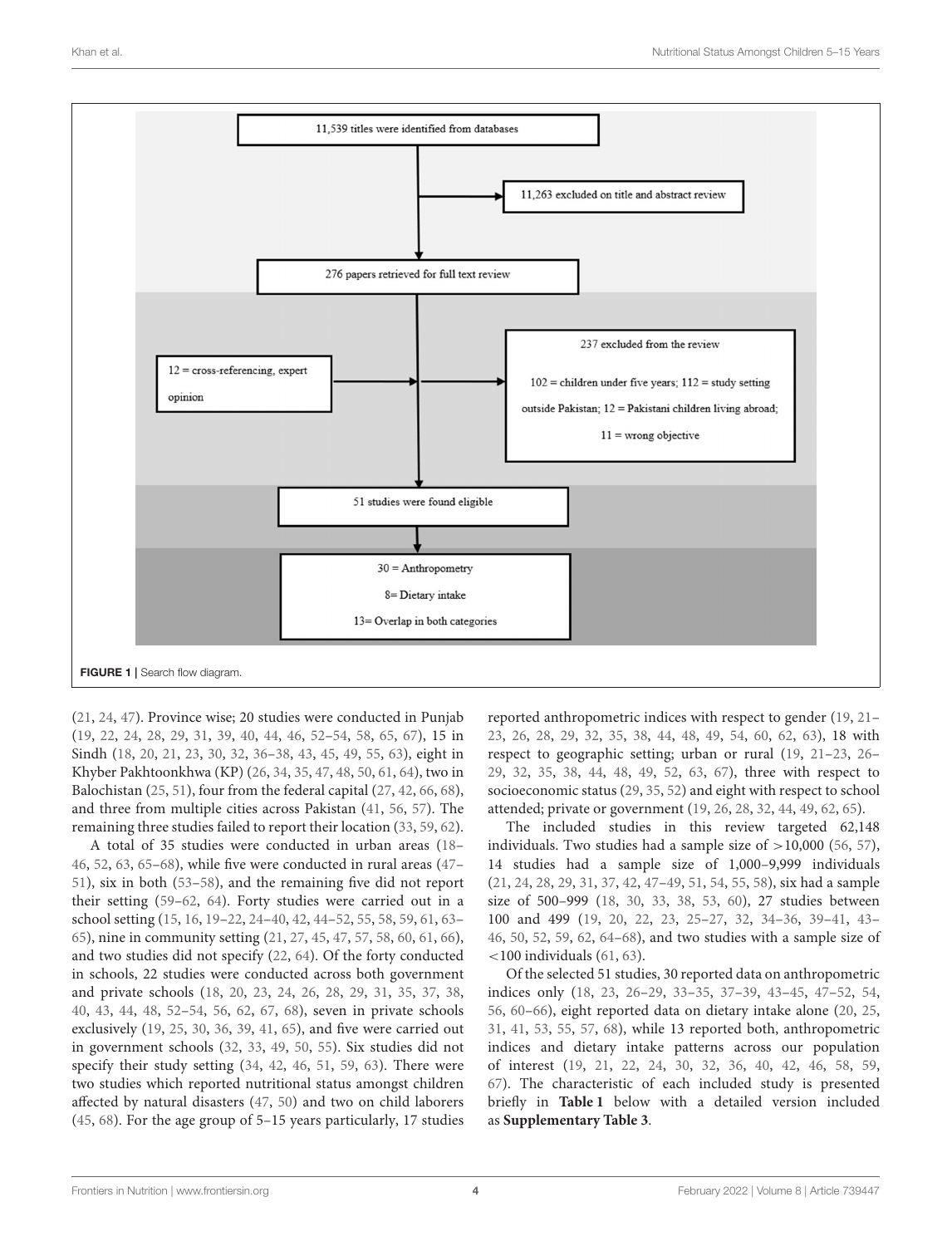| <b>ABLE 1</b>   Brief overview of characteristics of included studie |
|----------------------------------------------------------------------|
|----------------------------------------------------------------------|

| #              | References              | Study design    | City                                                                                              | Province | <b>Target population</b> | Setting (urban/rural and<br>SES)                                                                                                    | Sample size                        | Anthropometry<br>classification/Dietary<br>assessment tool | <b>Results</b>                                                                         |
|----------------|-------------------------|-----------------|---------------------------------------------------------------------------------------------------|----------|--------------------------|-------------------------------------------------------------------------------------------------------------------------------------|------------------------------------|------------------------------------------------------------|----------------------------------------------------------------------------------------|
| $\overline{1}$ | Ahmed et al. (18)       | Cross-sectional | Hyderabad                                                                                         | Sindh    | $9 - 17$<br>Class 6-10   | Private and government<br>schools in an urban setting.<br>Children from all<br>socioeconomic backgrounds                            | 501                                | <b>WHO</b>                                                 | Overweight: 8%;<br>Obese: 12%                                                          |
| $\overline{2}$ | Afzal et al. (53)       | Cross-sectional | Okara                                                                                             | Punjab   | $13 - 18$<br>Girls only  | Private and government<br>schools in urban and rural<br>setting                                                                     | 850                                | Questionnaire                                              | Dietary intake<br>patterns                                                             |
| 3              | Akbar et al. (59)       | Cross-sectional | N/A                                                                                               | N/A      | $6 - 11$                 | Schools                                                                                                                             | 150                                | - Waldrew<br>Classification<br>- FFQ                       | Underweight: 45.5%;<br>Overweight: 11%;<br>Obese: 2.46%;<br>Dietary intake<br>patterns |
| $\overline{4}$ | Anwar et al. (19)       | Cross-sectional | Lahore                                                                                            | Punjab   | $10 - 14$<br>Class 6-7   | Private schools in an urban<br>setting                                                                                              | 293                                | - WHO<br>- Questionnaire                                   | Overweight: 21.8%;<br>Obese: 11.9%                                                     |
| 5              | Anwer and Awan<br>(54)  | Cross-sectional | Faisalabad                                                                                        | Punjab   | $6 - 12$                 | Private and government<br>schools in urban and rural<br>setting.<br>Children from low- and<br>middle-<br>socioeconomic backgrounds  | 2,042<br>Jelliffe's Classification |                                                            | Wasting: 32.9%;<br>Stunting: 36.1%;<br>Underweight: 45.3%                              |
| 6              | Aziz et al. (55)        | Cross-sectional | Dadu, Kambar,<br>Jacobabad,<br>Karachi, Sukkur<br>Kashmore<br>Khairpur,<br>Larkana,<br>Shahdadkot | Sindh    | $7 - 11$                 | Government schools in<br>urban and rural setting                                                                                    | 1,109                              | <b>FFQ</b>                                                 | Dietary intake<br>patterns                                                             |
| $\overline{7}$ | Aziz et al. (30)        | Cross-sectional | Karachi                                                                                           | Sindh    | $6 - 17$                 | Private schools in urban<br>setting                                                                                                 | 398                                | - CDC<br>- 24 h dietary recall                             | Overweight: 19.35%;<br>Obese: 6%; Dietary<br>intake patterns                           |
| 8              | Aziz et al. (30)        | Cross-sectional | Karachi<br>Lahore<br>Quetta                                                                       | Multiple | $6 - 18$                 | Private schools in urban<br>setting                                                                                                 | 652                                | 24 h dietary recall                                        | Dietary intake<br>patterns                                                             |
| 9              | Aziz et al. (56)        | Cross-sectional | Cities across<br>Pakistan                                                                         | Multiple | $3 - 16$                 | CDC<br>Private and government<br>12,837<br>schools in urban and rural<br>setting.<br>Children from all<br>socioeconomic backgrounds |                                    | Stunting: 14%;<br>Obese: 5.1%                              |                                                                                        |
| 10             | Aziz and Hosain<br>(57) | Cross-sectional | Cities across<br>Pakistan                                                                         | Multiple | $6 - 16$                 | Communities in an urban<br>and rural setting                                                                                        | 11,237                             | 24 h dietary recall                                        | Dietary intake<br>patterns                                                             |
| 11             | Babar et al. (52)       | Cross-sectional | Lahore                                                                                            | Punjab   | $6 - 11$                 | Private and government<br>schools in urban setting.<br>Children from all<br>socioeconomic backgrounds                               | 161                                | <b>NHANES</b>                                              | Underweight: 29.8%;<br>Overweight: 13.7%;<br>Obese: 8.1%                               |

<span id="page-6-0"></span>(Continued)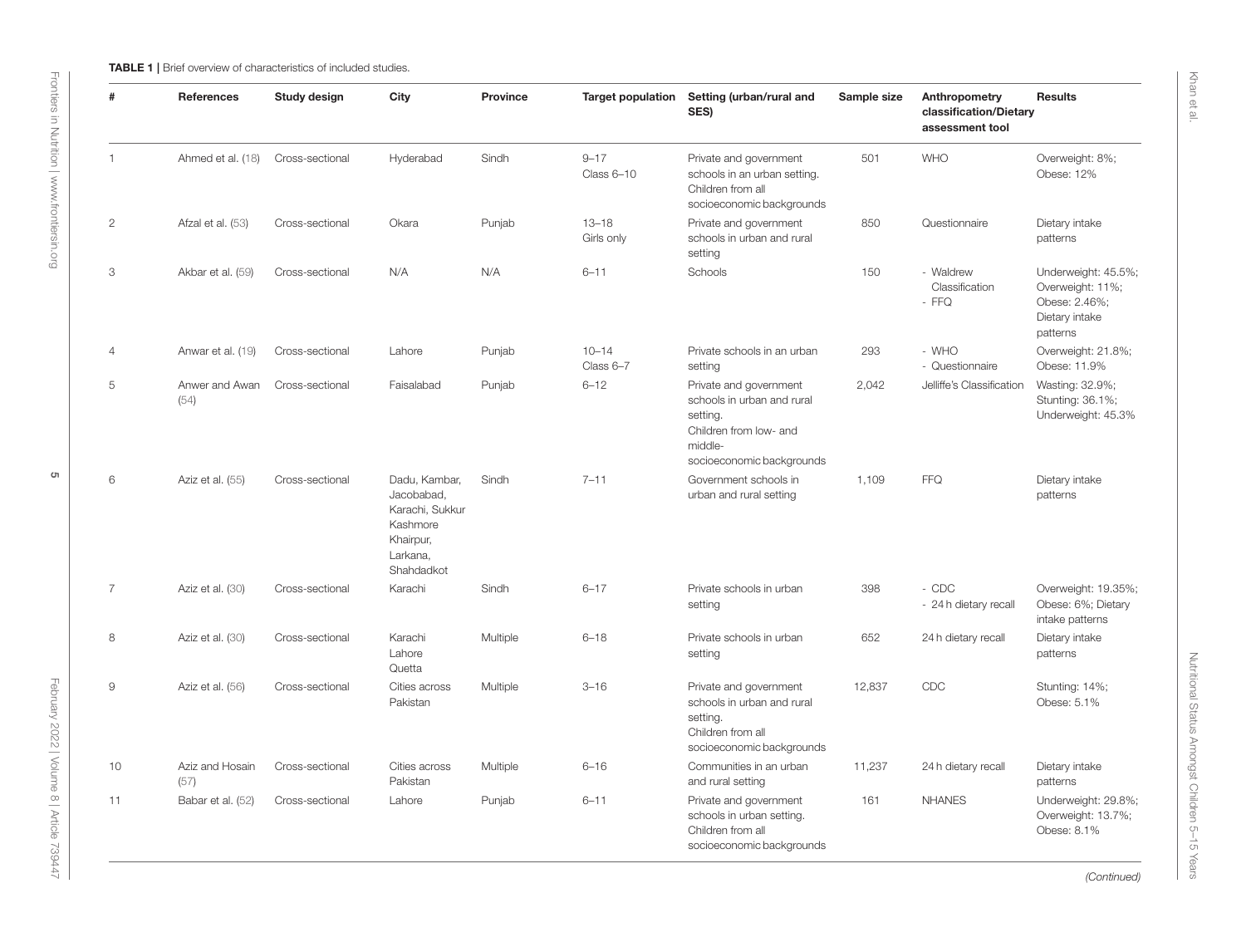| <b>TABLE 1   Continued</b> |
|----------------------------|
|                            |

| #  | <b>References</b>                   | Study design    | City                           | Province                            | <b>Target population</b> | Setting (urban/rural and<br>SES)                                                         | Sample size | Anthropometry<br>classification/Dietary<br>assessment tool | <b>Results</b>                                                        |
|----|-------------------------------------|-----------------|--------------------------------|-------------------------------------|--------------------------|------------------------------------------------------------------------------------------|-------------|------------------------------------------------------------|-----------------------------------------------------------------------|
| 12 | Basit et al. (63)                   | Cross-sectional | Karachi                        | Sindh                               | $8 - 10$                 | Schools in an urban<br>setting.<br>Children from middle<br>socioeconomic background      | 92          | Not stated                                                 | Stunting: 2%;<br>Underweight: 12%;<br>Obese: 5%                       |
| 13 | Batool et al. (65)                  | Cross-sectional | Faisalabad                     | Punjab                              | $4 - 12$                 | Private schools in urban<br>setting.<br>Children from middle<br>socioeconomic background | 432         | <b>WHO</b>                                                 | Stunting: 45.8%;<br>Underweight: 25.4%                                |
| 14 | Fatima et al. (66)                  | Cross-sectional | Islamabad                      | <b>Federal Capital</b><br>Territory | $11 - 19$                | Community in an urban<br>setting                                                         | 150         | Not stated                                                 | Underweight: 36.3%;<br>Overweight: 7.1%;<br>Obese: 12.2%              |
| 15 | Hall and Kirby (47) Cross-sectional |                 | <b>NWFP</b>                    | KP                                  | $5 - 14$                 | Community in a rural<br>setting. Children from low<br>socioeconomic<br>background        | 2,032       | <b>WHO</b>                                                 | Thinness: 12%;<br>Stunting: 43%;<br>Underweight: 34%                  |
| 16 | ul Haq et al. (48)                  | Cross-sectional | Hazara Division                | KP                                  | $5 - 14$                 | Private and government<br>schools in a rural setting                                     | 3,200       | Not stated                                                 | Obese: 4.78%                                                          |
| 17 | Hayyat (67)                         | Cross-sectional | Lahore                         | Punjab                              | $5 - 12$                 | Private and government<br>schools in urban setting                                       | 240         | <b>WHO</b>                                                 | Underweight: 1.3%;<br>Overweight: 24.6%;<br>Obese: 50%                |
| 18 | Iqbal et al. (60)                   | Cross-sectional | Karachi<br>Thatta<br>Hyderabad | Sindh                               | $5 - 14$                 | Community setting                                                                        | 634         | <b>WHO</b>                                                 | Wasted: 30%;<br>Stunting: 15.5%                                       |
| 19 | Iqbal et al. (68)                   | Cross-sectional | Islamabad<br>Rawalpindi        | Punjab/Federal<br>Capital           | $11 - 16$                | Private and government<br>schools in an urban setting                                    | 332         | Questionnaire                                              | Dietary intake<br>patterns                                            |
| 20 | Irshad et al. (61)                  | Cross-sectional | Kohistan                       | KP                                  | $0 - 14$                 | Community setting                                                                        | 80          | <b>WHO</b>                                                 | Thinness: 3.75%;<br>Stunting: 3.75%;<br>Underweight:<br>26.25%        |
| 21 | Ishaque et al. (20)                 | Cross-sectional | Karachi                        | Sindh                               | $13 - 16$                | Private and government<br>schools in an urban setting                                    | 431         | - WHO<br>- Questionnaire                                   | Overweight + Obese<br>$= 28\%$ ; Dietary<br>intake patterns           |
| 22 | Jafar et al. (21)                   | Cross-sectional | Karachi                        | Sindh                               | $5 - 14$                 | Community in an urban<br>setting                                                         | 1,675       | <b>FFQ</b>                                                 | Stunting: 14.6%;<br>Underweight: 27.9%;<br>Dietary intake<br>patterns |
| 23 | Kauser and Naz<br>(22)              | Cross-sectional | Sargodha                       | Punjab                              | $12 - 15$                | Urban setting                                                                            | 200         | <b>FFQ</b>                                                 | Underweight: 53.5%;<br>Dietary intake<br>patterns                     |
|    |                                     |                 |                                |                                     |                          |                                                                                          |             |                                                            | (Continued)                                                           |

Khan et al.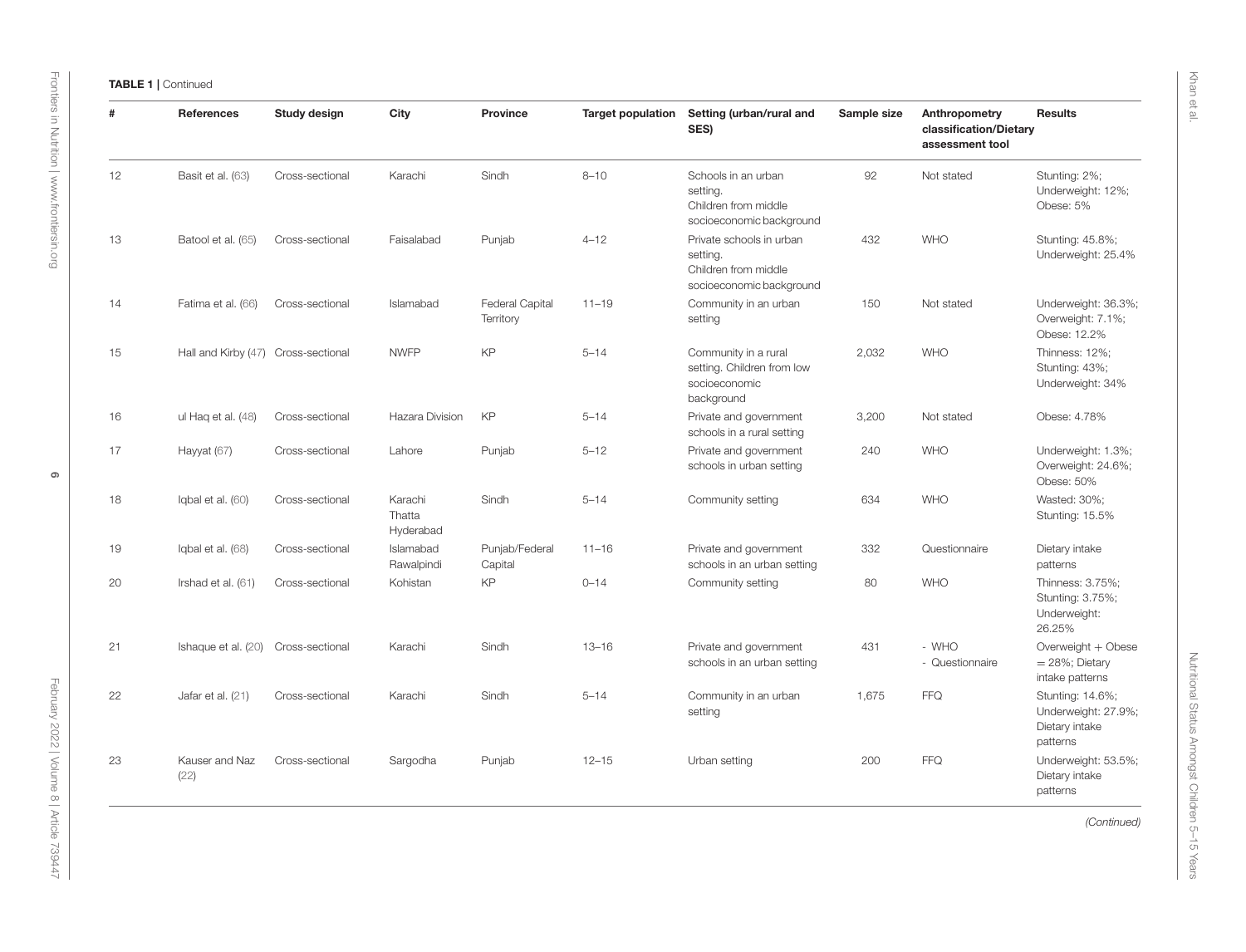|  |  | <b>TABLE 1   Continued</b> |
|--|--|----------------------------|
|--|--|----------------------------|

| #  | <b>References</b>                   | Study design    | City                                                | Province               | <b>Target population</b>                            | Setting (urban/rural and<br>SES)                                                                            | Sample size | Anthropometry<br>classification/Dietary<br>assessment tool | <b>Results</b>                                            |
|----|-------------------------------------|-----------------|-----------------------------------------------------|------------------------|-----------------------------------------------------|-------------------------------------------------------------------------------------------------------------|-------------|------------------------------------------------------------|-----------------------------------------------------------|
| 24 | Khan et al. (23)                    | Cross-sectional | Karachi                                             | Sindh                  | $7 - 12$                                            | Private and government<br>schools in an urban setting.<br>Children from all<br>socioeconomic<br>backgrounds | 240         | <b>NCHS</b>                                                | Stunting: 26.3%;<br>Underweight: 34.9%;<br>Obese: 0.8%    |
| 25 | Khan et al. (24)                    | Cross-sectional | Multan                                              | Punjab                 | $3 - 18$                                            | Private and government<br>schools in an urban setting.<br>Children from all<br>socioeconomic<br>backgrounds | 1,872       | -WHO<br>- Questionnaire                                    | Overweight: 10%;<br>Obese: 5%; Dietary<br>intake pattern  |
| 26 | Khan et al. (25)                    | Cross-sectional | Quetta                                              | Balochistan            | $11 - 16$<br>(Mean age 14; grade setting<br>6 to 9) | Private schools in an urban                                                                                 | 423         | <b>FFQ</b>                                                 | Dietary intake<br>patterns                                |
| 27 | Khuwaja et al. (49) Cross-sectional |                 | Thatta<br><b>Badin</b><br>Mirpur Khas<br>Tharparkar | Sindh                  | $6 - 12$                                            | Government schools in a<br>rural setting                                                                    | 1,915       | <b>NCHS</b>                                                | Stunting: 16.5%                                           |
| 28 | Marwat et al. (26)                  | Cross-sectional | Abbottabad                                          | KP                     | $7 - 13$                                            | Private and government<br>schools in an urban setting                                                       | 200         | <b>NA</b>                                                  | Underweight: 0.27%;<br>Overweight: 0.05%;<br>Obese: 0.06% |
| 29 | Mian et al. (27)                    | Cross-sectional | Islamabad                                           | <b>Federal Capital</b> | $5 - 10$                                            | Community in urban setting                                                                                  | 200         | Not stated                                                 | Wasting: 13%;<br>Stunting: 35%;<br>Underweight: 29.5%     |
| 30 | Mohsin et al. (50)                  | Cross-sectional | Nowshera                                            | KP                     | $6 - 14$                                            | Government schools in a<br>rural setting                                                                    | 163         | <b>WHO</b>                                                 | Underweight: 39.8%                                        |
| 31 | Mushtag et al. (28) Cross-sectional |                 | Lahore                                              | Punjab                 | $5 - 12$                                            | Private and government<br>schools in an urban setting.<br>Children from all<br>socioeconomic backgrounds    | 1,860       | <b>WHO</b>                                                 | Overweight: 17%;<br>Obese: 7.5%                           |
| 32 | Mushtag et al. (29) Cross-sectional |                 | Lahore                                              | Punjab                 | $5 - 12$                                            | Private and government<br>schools in an urban setting.<br>Children from all<br>socioeconomic backgrounds    | 1,860       | <b>WHO</b>                                                 | Thinness: 10%;<br>Stunting: 8%                            |
| 33 | Mushtag et al. (31) Cross-sectional |                 | Lahore                                              | Punjab                 | $5 - 12$                                            | Private and government<br>schools in an urban setting.<br>Children from all<br>socioeconomic backgrounds    | 1,860       | Questionnaire                                              | Dietary intake<br>patterns                                |
| 34 | Mustafa et al. (51) Cross-sectional |                 | Lasbela                                             | Balochistan            | $4 - 15$                                            | Schools in a rural setting                                                                                  | 6,363       | <b>WHO</b>                                                 | Overweight: 5.8%;<br>Obese: 3.3%                          |
| 35 | Ponum et al. (58)                   | Cross-sectional | Multan                                              | Punjab                 | $4 - 18$                                            | Communities and urban<br>and rural setting                                                                  | 1,420       | - WHO<br>- Questionnaire                                   | Stunting: 24.93%                                          |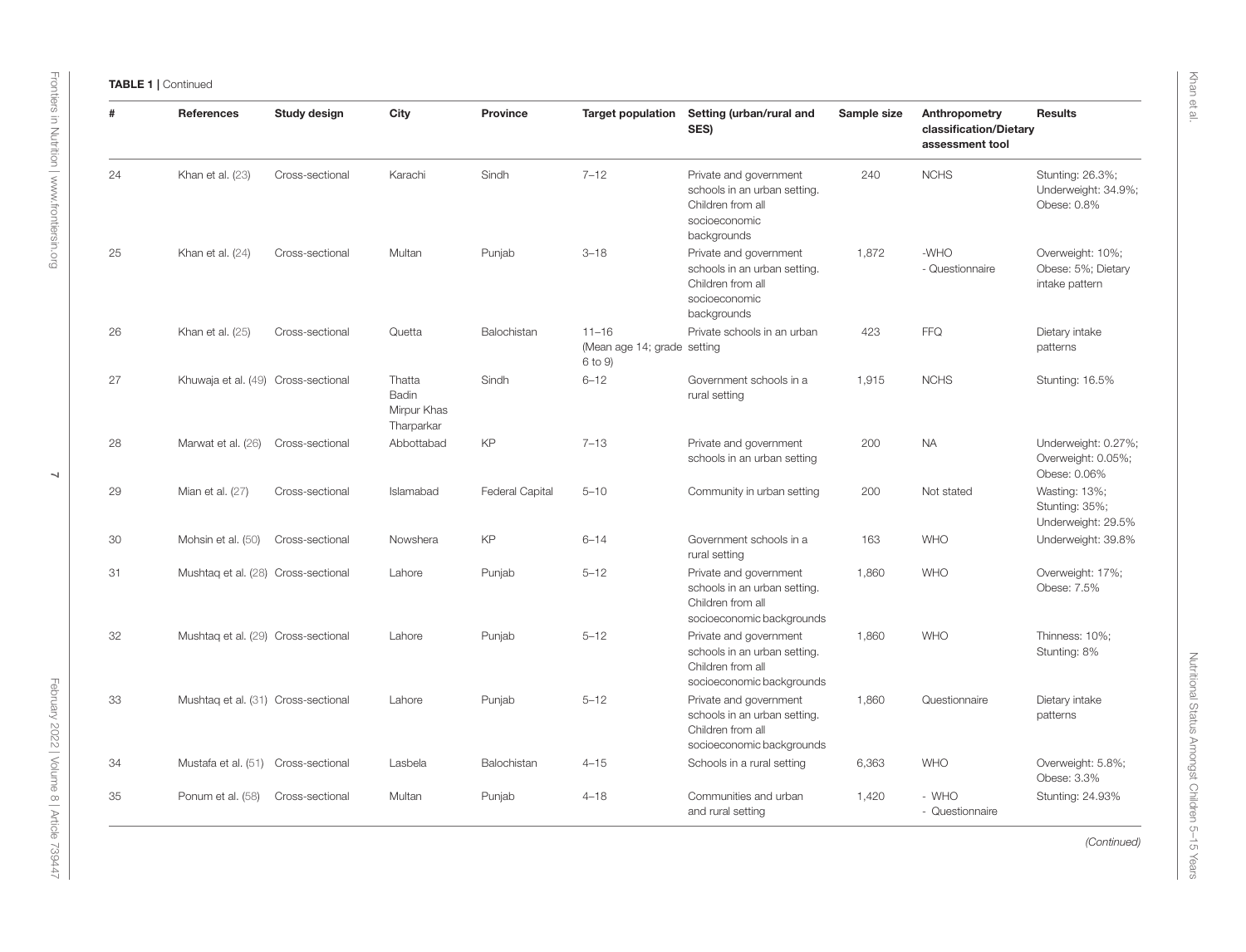| <b>TABLE 1   Continued</b> |
|----------------------------|
|                            |

| #  | <b>References</b>                    | Study design    | City                    | Province                  | <b>Target population</b> | Setting (urban/rural and<br>SES)                                                                            | Sample size | Anthropometry<br>classification/Dietary<br>assessment tool | <b>Results</b>                                                         |
|----|--------------------------------------|-----------------|-------------------------|---------------------------|--------------------------|-------------------------------------------------------------------------------------------------------------|-------------|------------------------------------------------------------|------------------------------------------------------------------------|
| 36 | Qureshi et al. (32)                  | Cross-sectional | Hyderabad               | Sindh                     | $5 - 18$                 | Government schools in an<br>urban setting                                                                   | 422         | - WHO<br>- Questionnaire                                   | Thinness: 13.7%;<br>Underweight: 18.3%;<br>Dietary intake<br>patterns  |
| 37 | Rahman et al. (33) Cross-sectional   |                 | N/A                     | N/A                       | $12 - 16$                | Government schools in an<br>urban setting                                                                   | 661         | <b>WHO</b>                                                 | Overweight: 7.7%;<br>Obese: 1%                                         |
| 38 | Ramzan et al. (35) Cross-sectional   |                 | Dera Ismail Khan        | KP                        | $6 - 11$                 | Private and government<br>schools in an urban setting                                                       | 322         | CDC                                                        | Underweight: 5.59%                                                     |
| 39 | Rehman (34)                          | Cross-sectional | Peshawar                | KP                        | $4 - 12$                 | Schools in an urban setting                                                                                 | 400         | Not stated                                                 | Underweight: 30%;<br>Overweight: 7%;<br>Obese: 0%                      |
| 40 | <b>Riaz et al. (62)</b>              | Cross-sectional | N/A                     | N/A                       | $5 - 10$                 | Schools in urban and rural<br>setting                                                                       | 344         | CDC                                                        | Stunting: 10.7%;<br>Underweight: 38.7%;<br>Overweight: 0.3%            |
| 41 | Rizwan et al. (36)                   | Cross-sectional | Karachi                 | Sindh                     | $11 - 17$                | Private schools in an urban<br>setting                                                                      | 339         | - Not stated<br>$-FFO$                                     | Overweight $+$<br>Obesity $= 17.7\%$ ;<br>Dietary intake<br>patterns   |
| 42 | Sadig et al. (37)                    | Cross-sectional | Karachi                 | Sindh                     | $7 - 18$                 | Private and government<br>schools in an urban setting.<br>Children from all<br>socioeconomic backgrounds    | 1244        | <b>WHO</b>                                                 | Underweight: 5.2%;<br>Overweight: 9.2%;<br>Obese: 6.4%                 |
| 43 | Shahid et al. (38)                   | Cross-sectional | Karachi                 | Sindh                     | $8 - 14$                 | Private and government<br>schools in an urban setting                                                       | 500         | Not stated                                                 | Underweight: 21.4%;<br>Overweight: 8.2%;<br>Obese: 6.6%                |
| 44 | Shahid et al. (39)                   | Cross-sectional | Lahore                  | Punjab                    | $10 - 16$                | Private schools in an urban<br>setting                                                                      | 197         | Not stated                                                 | Obese: 18.2%                                                           |
| 45 | Shaukat et al. (40) Cross-sectional  |                 | Lahore                  | Punjab                    | $6 - 16$                 | Private and government<br>schools in an urban setting                                                       | 370         | - CDC<br>- Questionnaire                                   | Underweight: 18.4;<br>Overweight: 35.1%;<br>Dietary intake<br>patterns |
| 46 | Siddique et al. (64) Cross-sectional |                 | Abbottabad              | KP                        | $5 - 10$                 | Not specified                                                                                               | 408         | Not stated                                                 | Stunting: 0.7%;<br>Underweight: 2.98%                                  |
| 47 | Sultana et al. (42)                  | Cross-sectional | Rawalpindi<br>Islamabad | Punjab/Federal<br>Capital | $10 - 18$                | Schools in an urban setting                                                                                 | 1,360       | - Not stated<br>- Questionnaire                            | Overweight: 2%;<br>Obese: 0.2%; Dietary<br>intake patterns             |
| 48 | Warraich et al. (43) Cross-sectional |                 | Karachi                 | Sindh                     | $11 - 17$                | Private and government<br>schools in an urban setting.<br>Children from all<br>socioeconomic<br>backgrounds | 284         | Not stated                                                 | Underweight: 52%;<br>Overweight: 8%;<br>Obese: 6%                      |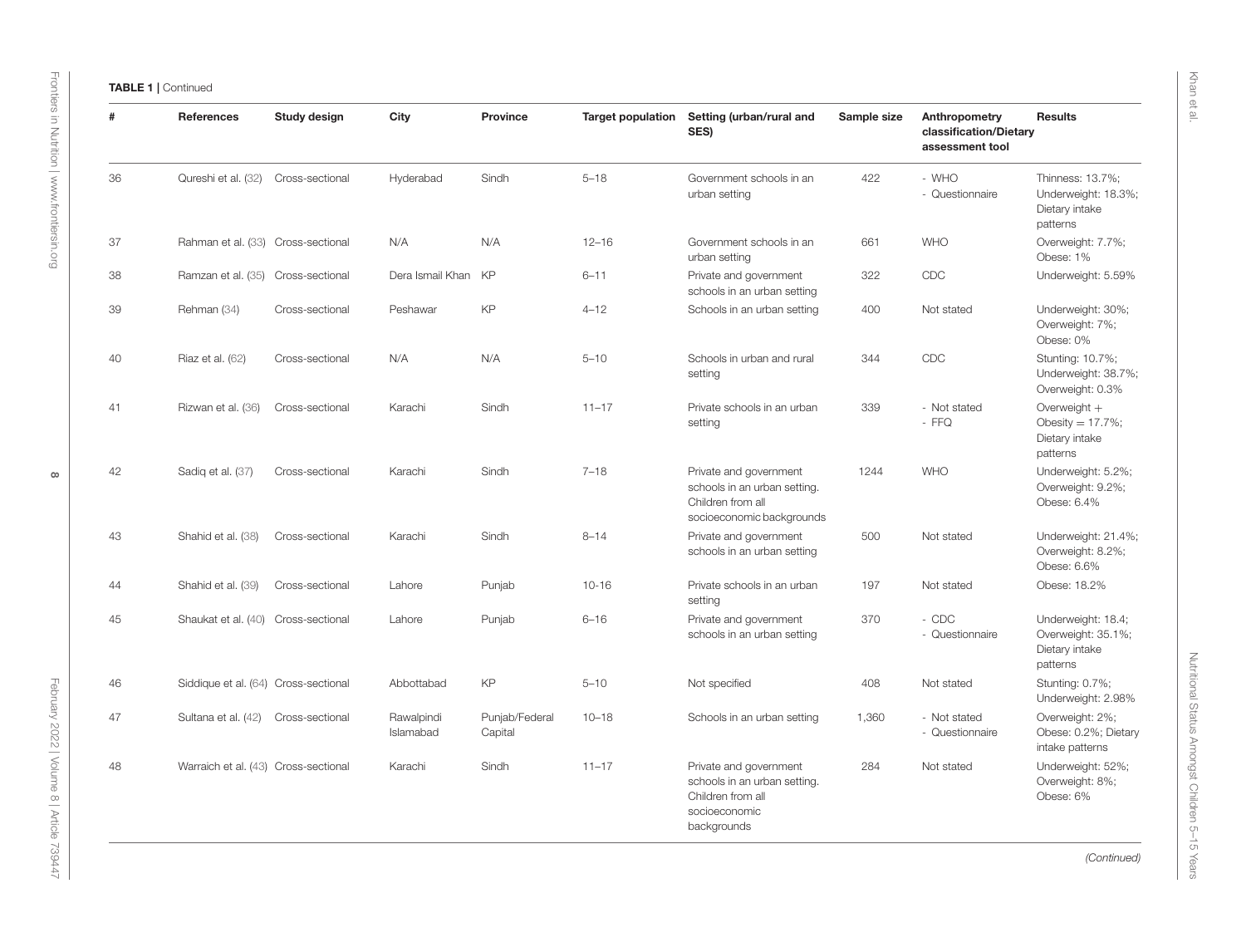#### Quality of Studies

Quality assessment using NHLBI tool for cross-sectional studies, as presented in **[Supplementary Table 4](#page-16-0)** and briefly as **[Table 2](#page-11-0)**, showed that all studies had clearly stated their objective and had a participation rate of >50%, with all the subjects selected from the same population. 88.2% of studies had specified and defined their population, while only 33.3% had justified sample size calculation. Since all the studies were cross-sectional, exposure was not measured prior to outcomes, studies were assessed at one point in time and therefore had no follow-ups. Outcomes were defined by 74.5% of the studies, while none of the studies reported outcomes to be blinded to assessors. 25.5% of studies measured confounding variables and adjusted them statistically to assess associations to the outcomes.

#### Anthropometric Indices

We identified 43 studies reporting data on anthropometric indices [\(18,](#page-17-17) [19,](#page-17-18) [30,](#page-17-29) [32](#page-17-24)[–40,](#page-18-26) [42](#page-18-30)[–52,](#page-18-6) [54,](#page-18-7) [56,](#page-18-15) [58,](#page-18-16) [59,](#page-18-9) [61](#page-18-17)[–68\)](#page-18-0). Our focus was to report the prevalence of malnutrition for the age group 5–15 years, however, some studies reported data beyond our age group of interest due to which an overall analysis, with overlapping data from 5 to 15 years age group, was also conducted for age groups zero to 19 and 5–19 years as depicted in **[Table 3](#page-11-1)**, **[Supplementary Figures 1–3](#page-16-0)**. The age group 5–19 was also separately reported to understand the overall malnutrition trends in children above 5 years of age. Anthropometric indices reported amongst school-going children and early adolescents age 5–15 years across provinces in Pakistan are depicted in **[Table 4](#page-12-0)**, **[Figure 2](#page-13-0)**, however, no data amongst children from Balochistan in this age group was available. Anthropometric indices with respect to gender, geographic setting (urban or rural), and type of school attended (private or government), along with indices of children affected by natural disasters (e.g., flood, earthquake, etc.) and child laborers in this age group have also been reported in **[Table 4](#page-12-0)**, **[Supplementary Figures 4–9](#page-16-0)**.

We noticed similar trends of pooled prevalence for children age 0–19 and 5–19 across all anthropometric indices as shown in **[Table 3](#page-11-1)**. This could be because of the overlap in data across all three age groups.

The pooled prevalence of **underweight** amongst school-going children and adolescents age 5 to 15 years was 25.1% (95% CI: 17.3–33.7%; 18 studies; 9,611; I 2 : 98.8) (**[Table 4](#page-12-0)**, **[Figure 2A](#page-13-0)**). The prevalence was found to be higher amongst females (31.2%; 95% CI: 21.7–41.5%), children from government schools (24.6%; 95% CI: 16.1–33.4%), belonged to low SES (41%; 95% CI: 30.3–52.2%), from the province of Punjab (24.8% 95% CI: 12–40.2%), and Sindh (22.7%; 95% CI: 15.9–30.4%), and from disaster striken areas (36.3%; 95% CI: 30.9–41.9%) (**[Supplementary Figure 4](#page-16-0)**).

The overall pooled prevalence of **stunting** in schoolgoing children and adolescents age 5–15 years was 23% (95% CI: 11.8-36.7%; 14 studies; 12,380 participants;  $I^2$ : 99.6) (**[Figure 2B](#page-13-0)**). The prevalence was was higher amongst females (19.1%; 95% CI: 11.5–28%), children going to government schools (22.4%; 95% CI: 10.7–36.7%), those from a low SES (16.7%; 95% CI: 14–19.7%), and those who lived in rural areas (27.8%; 95% CI: 7.9–54%) (**[Table 4](#page-12-0)**). The highest stunting pooled prevalence was noted to be

| ∗  | References                        | Study design    | Ğ                | Province |           | Target population Setting (urban/rural and<br>SES)                                                       | Sample size | classification/Dietary<br>assessment tool<br>Anthropometry | Results                                                                                     |
|----|-----------------------------------|-----------------|------------------|----------|-----------|----------------------------------------------------------------------------------------------------------|-------------|------------------------------------------------------------|---------------------------------------------------------------------------------------------|
| 49 | Zahid et al. (44) Cross-sectional |                 | labad<br>Faisala | Punjab   | $5 - 12$  | socioeconomic backgrounds<br>schools in an urban setting.<br>Private and government<br>Children from all | 200         | OHN                                                        | Underweight: 26.5%<br>Overweight: 8.5%;<br>Stunting: 25.5%;<br>Wasting: 20%;<br>Obese: 9.5% |
| 50 | Zainab et al. (45)                | Cross-sectional | Karachi          | Sindh    | $10 - 14$ | Communities in urban<br>setting                                                                          | 385         | OHN                                                        | Overweight: 17.9%;<br>Thinness: 8.1;<br>Obese: 3.6%                                         |
| 57 | Zaman et al. (46)                 | Cross-sectional | Sialko           | Punjab   | $13 - 16$ | Schools in the urban<br>setting                                                                          | 328         | 3-Day dietary recall<br>$-$ WHO                            | Overweight: 18.9%;<br>Obese: 3.96%;<br>Dietary intake<br>patterns                           |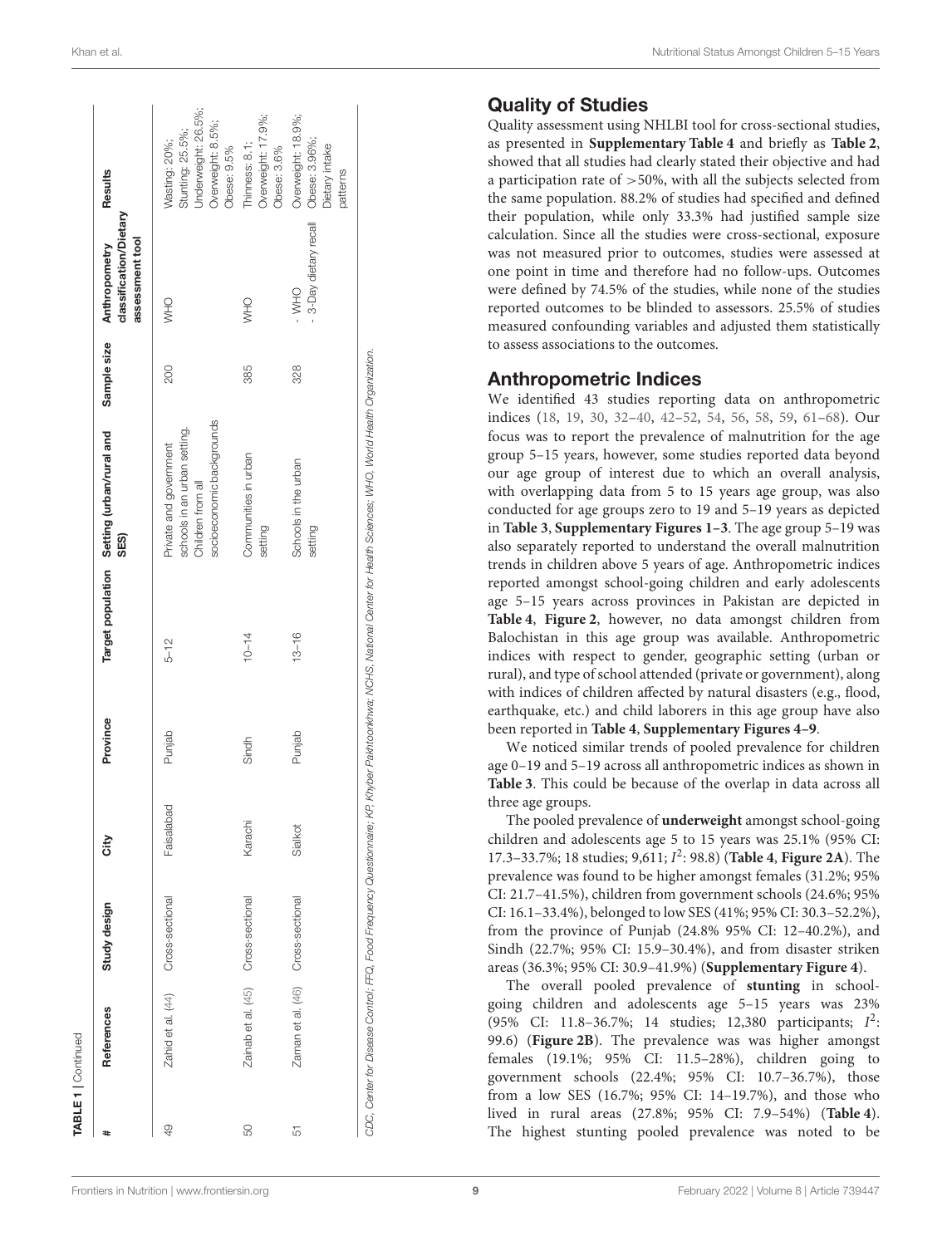<span id="page-11-0"></span>

| <b>Assessment query</b>                                                                                                                                                                                                                    | Response (%) |
|--------------------------------------------------------------------------------------------------------------------------------------------------------------------------------------------------------------------------------------------|--------------|
| Was the research question or objective in this paper clearly stated?                                                                                                                                                                       | Yes: 100%    |
| Was the study population clearly specified and defined?                                                                                                                                                                                    | Yes: 100%    |
| Was the participation rate of eligible persons at least 50%?                                                                                                                                                                               | Yes: 100%    |
| Were all the subjects selected or recruited from the same or similar populations (including the same time period)? Were inclusion and<br>exclusion criteria for being in the study prespecified and applied uniformly to all participants? | Yes; 100%    |
| Was a sample size justification, power description, or variance and effect estimates provided                                                                                                                                              | Yes; 33.3%   |
| For the analyses in this paper, were the exposure(s) of interest measured prior to the outcome(s) being measured                                                                                                                           | <b>NA</b>    |
| Was the timeframe sufficient so that one could reasonably expect to see an association between exposure and outcome if it existed                                                                                                          | <b>NA</b>    |
| For exposures that can vary in amount or level, did the study examine different levels of the exposure as related to the outcome (e.g.,<br>categories of exposure, or exposure measured as continuous variable)?                           | <b>NA</b>    |
| Were the exposure measures (independent variables) clearly defined, valid, reliable, and implemented consistently across all study<br>participants                                                                                         | Yes; 17.6%   |
| Was the exposure(s) assessed more than once over time?                                                                                                                                                                                     | No: 100%     |
| Were the outcome measures (dependent variables) clearly defined, valid, reliable, and implemented consistently across all study<br>participants?                                                                                           | Yes; 74.5%   |
| Were the outcome assessors blinded to the exposure status of participants?                                                                                                                                                                 | No: 100%     |
| Was loss to follow-up after baseline 20% or less?                                                                                                                                                                                          | <b>NA</b>    |

Were key potential confounding variables measured and adjusted statistically for their impact on the relationship between exposure(s) and outcome(s)? Yes: 25.5%

<span id="page-11-1"></span>

|                                                                                                         | <b>Underweight</b>                                                           | <b>Stunting</b>                                                             | Wasting                                                                | <b>Thinness</b>                                                        | Overweight                                                                 | <b>Obese</b>                                                             |
|---------------------------------------------------------------------------------------------------------|------------------------------------------------------------------------------|-----------------------------------------------------------------------------|------------------------------------------------------------------------|------------------------------------------------------------------------|----------------------------------------------------------------------------|--------------------------------------------------------------------------|
| 5-15 years                                                                                              | 25.1%                                                                        | 23%                                                                         | 24%                                                                    | 12.5%                                                                  | 11.4%                                                                      | 6.9%                                                                     |
| [Pooled prevalence (range); no.                                                                         | $(17.3 - 33.7%)$                                                             | $(11.8 - 36.7%)$                                                            | $(15.2 - 34\%)$                                                        | $(9.4 - 16.1\%)$                                                       | $(7.2 - 16.3%)$                                                            | $(3 - 12\%)$                                                             |
| of studies; no. of participants;                                                                        | 18 studies:                                                                  | 14 studies:                                                                 | 4 studies:                                                             | 5 studies:                                                             | 11 studies:                                                                | 14 studies:                                                              |
| heterogeneity]                                                                                          | $n = 9.611$ ;<br>$I^2 = 98.8$                                                | $n = 12.380$<br>$l^2 = 99.6$                                                | $n = 2.946$<br>$I^2 = 95.5$                                            | $n = 4.669$ :<br>$I^2 = 88.7$                                          | $n = 4.281$ :<br>$I^2 = 94.8$                                              | $n = 8,065$<br>$\frac{1}{2}$ / 2 = 98.1                                  |
| 5-19 years                                                                                              | 26.9%                                                                        | 23.1%                                                                       | 24%                                                                    | 12.7%                                                                  | 11.4%                                                                      | 6.8%                                                                     |
| [Pooled prevalence (range);                                                                             | $(19 - 35.7%)$                                                               | $(12.5 - 35.8\%)$                                                           | $(15.2 - 34\%)$                                                        | $(10.1 - 15.6%)$                                                       | $(8 - 15.3\%)$                                                             | $(4.1 - 10.1\%)$                                                         |
| no. of studies:<br>no. of participants;<br>heterogeneity]                                               | 23 studies:<br>$n = 13,072$ ;<br>$l^2 = 99.1$                                | 15 studies:<br>$n = 12.802$<br>$l^2 = 99.6$                                 | 4 studies:<br>$n = 2,946$ ;<br>$l^2 = 95.5$                            | 6 studies:<br>$n = 5.091$ ;<br>$l^2 = 85$                              | 20 studies:<br>$n = 9.574$ ;<br>$l^2 = 96.6$                               | 23 studies:<br>$n = 33,276$ ;<br>$l^2 = 99$                              |
| $0 - 19$ years<br>[Pooled prevalence (range); no.<br>of studies; no. of participants;<br>heterogeneity] | 25.8%<br>$(18.5 - 33.7%)$<br>26 studies;<br>$n = 15,457$ ;<br>$l^2 = 99.1\%$ | 22.5%<br>$(13.5 - 33.0\%)$<br>19 studies;<br>$n = 27,571$ ;<br>$I^2 = 99.7$ | 19%<br>$(9.1 - 31.4\%)$<br>5 studies;<br>$n = 3,026$ ;<br>$l^2 = 97.4$ | 12.7%<br>$(10.1 - 15.6%)$<br>6 studies:<br>$n = 5.091$ ;<br>$l^2 = 85$ | 10.8%<br>$(7.9 - 14.2\%)$<br>23 studies:<br>$n = 18,209$ ;<br>$l^2 = 97.5$ | 6.3%<br>$(3.9 - 9.1\%)$<br>26 studies;<br>$n = 34,258$ ;<br>$l^2 = 98.8$ |

amongst children from the province of Punjab (29.4%; 95% CI: 17.1–43.3%), those who were laborers (54.4%; 95% CI: 0–100%), and disaster striken areas (37.7%; 95% CI: 27.3–48.7%) (**[Supplementary Figure 5](#page-16-0)**).

The pooled prevalence of **wasting** amongst school-going children and adolescents age 5–15 years was 24% (95% CI: 15.2– 34%; 4 studies; 2,946 participants; I 2 : 95.5) (**[Figure 2C](#page-13-0)**). Wasting was reported to be higher amongst females (27.7%; 95% CI: 5– 59.1%), and those who lived in rural areas (33.3%; 95% CI: 30.1– 36.6%). Data on wasting prevalence was only available for the province of Punjab with a pooled prevalence of 21.8% (95% CI: 11.1–34.8%) (**[Supplementary Figure 6](#page-16-0)**).

The overall prevalence of **thinness** was 12.5% (95% CI: 9.4–16.1; 4 studies; 4,669 participants; I 2 : 88.7) (**[Figure 2D](#page-13-0)**). Thinness was reported to be higher amongst males (15%; 95% CI: 7.8–23.9%), those attending government schools (28.8%; 95% CI: 17.2–42%), and those from a low SES (14.3% 95% CI: 11.7–17.1%) (**[Table 4](#page-12-0)**). Data on thinness prevalence was only available for the province of Punjab with a pooled prevalence of 14.2% (95% CI: 8.9–20.6). For children from disaster-affected regions and child laborers, the pooled prevalence of thinness was reported to be 12% (95% CI: 10.6–13.5%) and 9.4% (95% CI: 6.6–12.5%), respectively (**[Supplementary Figure 7](#page-16-0)**).

The overall **overweight** pooled prevalence for school-going children and adolescents age 5–15 years was 11.4% (95% CI: 7.2–16.3%; 11 studies; 4,281 participants; I 2 : 94.8) (**[Figure 2E](#page-13-0)**). Overweight pooled prevalence was noted to be higher amongst males (12.6%; 95% CI: 7.1–19.4%), children going to private schools (17.1%; 95% CI: 8.7–27.4%), and those from a high SES (24.1%; 95% CI: 15.4–33.9%) (**[Table 4](#page-12-0)**). Between provinces, the highest overweight prevalence was amongst children from Punjab (12.5%; 95% CI: 6.5–20%), followed by Sindh (7.6%; 95%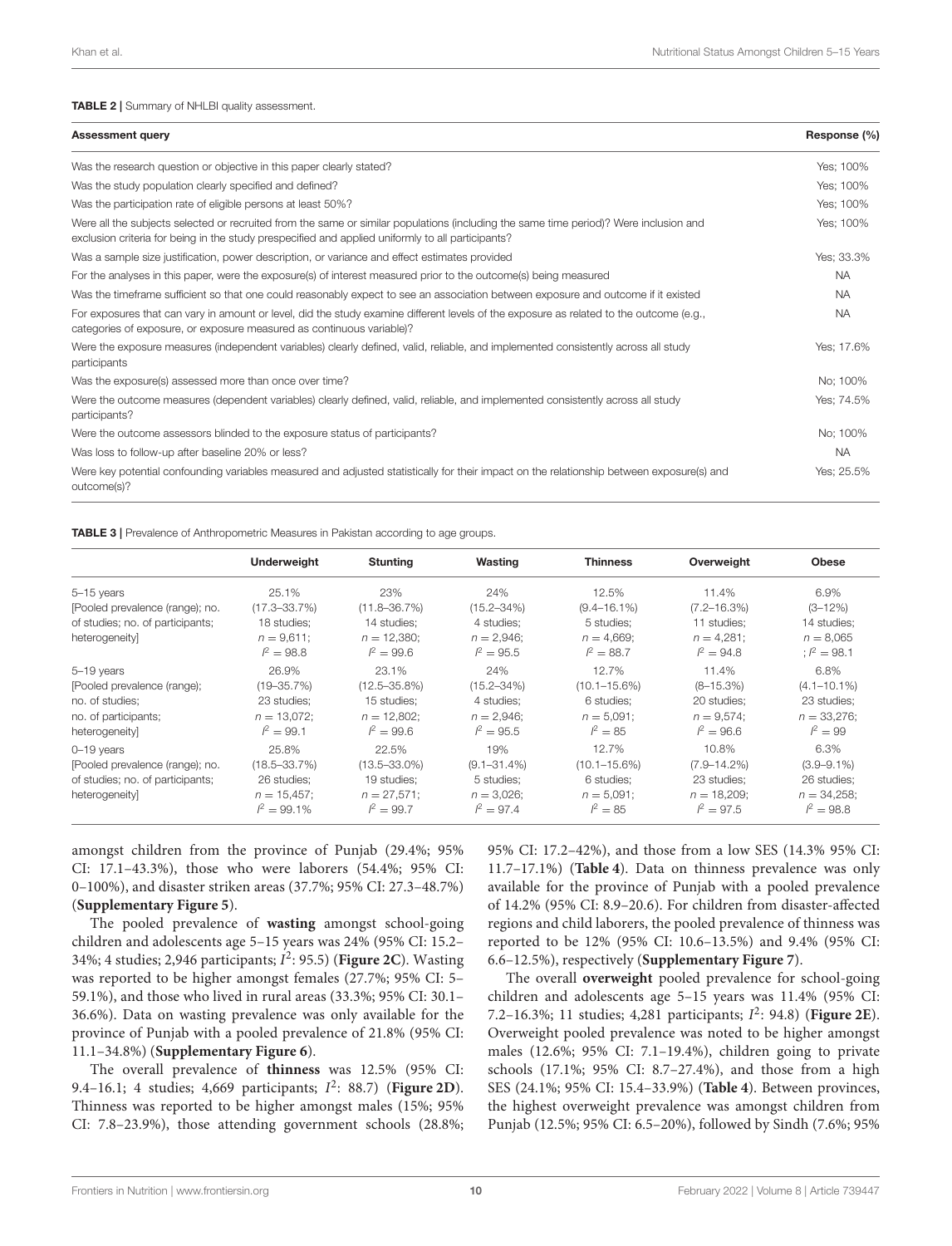<span id="page-12-0"></span>

|             | 5-15 years                                                               | <b>Disaster</b><br>affected                                             | <b>Child laborers</b>                                              | Gender                                                                    |                                                                          | School system                                                           |                                                                         | Socioeconomic status                                                |                                                                                     | Setting                                                                    |                                                                       | Province                                                              |                                                                                                       |                                                                     |                    |
|-------------|--------------------------------------------------------------------------|-------------------------------------------------------------------------|--------------------------------------------------------------------|---------------------------------------------------------------------------|--------------------------------------------------------------------------|-------------------------------------------------------------------------|-------------------------------------------------------------------------|---------------------------------------------------------------------|-------------------------------------------------------------------------------------|----------------------------------------------------------------------------|-----------------------------------------------------------------------|-----------------------------------------------------------------------|-------------------------------------------------------------------------------------------------------|---------------------------------------------------------------------|--------------------|
|             |                                                                          |                                                                         |                                                                    | Male                                                                      | Female                                                                   | Private                                                                 | Government                                                              | Low                                                                 | High                                                                                | Urban                                                                      | Rural                                                                 | Sindh                                                                 | Punjab                                                                                                | <b>KP</b>                                                           | <b>Balochistan</b> |
| Underweight | 25.1%<br>$(17.3 - 33.7%)$<br>18 studies;<br>$n = 9,611;$<br>$l^2 = 98.8$ | 36.3%<br>$(30.9 - 41.9)$<br>2 studies;<br>$n = 2,385;$<br>$l^2 = 76$    |                                                                    | 24.3%<br>$(17.1 - 32.4\%)$<br>9 studies;<br>$n = 2,853;$<br>$l^2 = 95.2$  | 31.2%<br>$(21.7 - 41.5%)$<br>10 studies;<br>$n = 3,122;$<br>$l^2 = 96.8$ | 16.1%<br>$(12.9 - 19.6\%)$<br>4 studies;<br>$n = 470$ ;<br>$l^2 = 0$    | 24.6%<br>$(16.1 - 33.4\%)$<br>4 studies;<br>$n = 678;$<br>$l^2 = 86.2$  | 41%<br>$(30.3 -$<br>52.2%)<br>1 study;<br>$n = 78;$<br>$l^2 = 0$    | 11.2%<br>$(1.4 - 27.9%)$<br>2 studies;<br>$n = 405$ ;<br>$l^2 = 92$                 | 22.7%<br>$(15.2 -$<br>31.3%<br>13 studies;<br>$n = 5,507;$<br>$l^2 = 97.9$ | 64.7%<br>1 study;<br>$n = 817$ ;<br>$l^2 = 0$                         | 22.7%<br>5 studies;<br>$n = 2,759;$<br>$l^2 = 93.3$                   | 24.8%<br>$(61.4 - 68%)$ $(15.9 - 30.4%)$ $(12 - 40.2%)$<br>8 studies;<br>$n = 4,160;$<br>$l^2 = 98.9$ | 10.1%<br>$(0-47.4\%)$<br>2 studies;<br>$n = 608$<br>$l^2 = 99.1$    |                    |
| Stunting    | 23%<br>$(11.8 - 36.7%)$<br>14 studies:<br>$n = 12,380;$<br>$l^2 = 99.6$  | 37.7%<br>$(27.3 - 48.7%)$<br>2 studies;<br>$n = 2,385;$<br>$l^2 = 93.5$ | 54.4%<br>$(0 - 100)$<br>2 studies;<br>$n = 1,019;$<br>$l^2 = 99.9$ | 15.5%<br>$(14.5 - 16.6\%)$<br>10 studies;<br>$n = 4,644;$<br>$l^2 = 94.9$ | 19.1%<br>$(11.5 - 28%)$<br>10 studies;<br>$n = 4,779;$<br>$l^2 = 97.9$   | 17.8%<br>$(0.7 - 48.7%)$<br>3 studies;<br>$n = 353;$<br>$l^2 = 97.5$    | 22.4%<br>$(10.7 - 36.7%)$<br>3 studies;<br>$n = 2,233;$<br>$l^2 = 95.4$ | 16.7%<br>$(14 - 19.7%)$<br>1 study;<br>$n = 651;$<br>$l^2 = 0$      | 2%<br>$(0.7 - 4\%)$<br>1 study;<br>$n = 299;$<br>$l^2 = 0$                          | 18.6%<br>$(9.3 - 30.2\%)$<br>7 studies;<br>$n = 3,954;$<br>$l^2 = 98.4$    | 27.8%<br>$(7.9 - 54\%)$<br>2 studies:<br>$n = 2,732;$<br>$l^2 = 99.4$ | 13.7%<br>$(5.3 - 25.3)$<br>4 studies;<br>$n = 3,922;$<br>$l^2 = 98.5$ | 29.4%<br>$(17.1 - 43.3)$<br>5 studies;<br>$n = 4.574;$<br>$l^2 = 98.7$                                | 0.2%<br>$(0 - 1\%)$<br>1 study;<br>$n = 408$<br>$l^2 = 0$           |                    |
| Wasting     | 24%<br>$(15.2 - 34%)$<br>4 studies;<br>$n = 2,946;$<br>$l^2 = 95.5$      |                                                                         | 30%<br>$(26.5 - 33.6%)$<br>1 study;<br>$n = 634$ ;<br>$l^2 = 0$    | 19.7%<br>$(17.1 - 22.4\%)$<br>2 studies;<br>$n = 892;$<br>$l^2 = 0$       | 27.7%<br>$(5 - 59.1\%)$<br>2 studies;<br>$n = 1,220;$<br>$l^2 = 92.3$    | 20%<br>$(7.3 - 36.5%)$<br>1 study;<br>$n = 30$ ;<br>$l^2 = 0$           | 20%<br>$(8.8 - 34\%)$<br>1 study;<br>$n = 40$ ;<br>$l^2 = 0$            |                                                                     |                                                                                     | 19.1%<br>$(8.4 - 32.8)$<br>3 studies;<br>$n = 1,625;$<br>$l^2 = 96$        | 33.3%<br>$(30.1 -$<br>36.6%<br>1 study;<br>$n = 817;$<br>$l^2 = 0$    |                                                                       | 21.8%<br>$(11.1 - 34.8)$<br>3 studies;<br>$n = 2,312$ ;<br>$l^2 = 93.5$                               |                                                                     |                    |
| Thinness    | 12.5%<br>$(9.4 - 16.1\%)$<br>5 studies;<br>$n = 4,669;$<br>$l^2 = 88.7$  | 12%<br>$(10.6 - 13.5%)$<br>1 study;<br>$n = 2,032;$<br>$l^2 = 0$        | 9.4%<br>$(6.6 - 12.5%)$<br>1 study;<br>$n = 385;$<br>$l^2 = 0$     | 15%<br>$(7.8 - 23.9%)$<br>3 studies;<br>$n = 1,158;$<br>$l^2 = 83$        | 12.9%<br>$(8.4 - 18.2\%)$<br>3 studies;<br>$n = 1,094;$<br>$l^2 = 64.4$  | 19.1%<br>$(14.8 - 23.8\%)$<br>1 study;<br>$n = 293;$<br>$l^2 = 0$       | 28.8%<br>$(17.2 - 42%)$<br>1 study;<br>$n = 52;$<br>$l^2 = 0$           | 14.3%<br>$(11.7 -$<br>17.1%<br>1 study;<br>$n = 651$ ;<br>$l^2 = 0$ | 5%<br>$(2.8 - 7.8\%)$<br>1 study;<br>$n = 299;$<br>$l^2 = 0$                        | 11.5%<br>$(7.2 - 16.7%)$<br>2 studies;<br>$n = 1,959;$<br>$l^2 = 59.4$     |                                                                       |                                                                       | 14.2%<br>$(8.9 - 20.6)$<br>3 studies;<br>$n = 2,252;$<br>$l^2 = 85.5$                                 |                                                                     |                    |
| Overweight  | 11.4%<br>$(7.2 - 16.3%)$<br>11 studies;<br>$n = 4,281;$<br>$l^2 = 94.8$  |                                                                         | 17.9%<br>$(14.2 - 21.9%)$<br>1 study;<br>$n = 385;$<br>$l^2 = 0$   | 12.6%<br>$(7.1 - 19.4\%)$<br>5 studies<br>$n = 1,568;$<br>$l^2 = 89.5$    | 8.5%<br>$(3.4 - 15.4\%)$<br>7 studies;<br>$n = 1,685;$<br>$l^2 = 93.6$   | 17.1%<br>$(8.7 - 27.4%)$<br>4 studies;<br>$n = 1,425$ ;<br>$l^2 = 93.6$ | 13.1%<br>$(8.7 - 18.2%)$<br>3 studies;<br>$n = 1,132;$<br>$l^2 = 62.4$  | 2.6%<br>$(0 - 7.6\%)$<br>1 study;<br>$n = 78;$<br>$l^2 = 0$         | 24.1%<br>$(15.4 - 33.9\%)$ $(5.9 - 16.6\%)$ ;<br>1 study;<br>$n = 83;$<br>$l^2 = 0$ | 10.7%<br>9 studies;<br>$n = 3,746;$<br>$l^2 = 95.6$                        |                                                                       | 7.6%<br>$(5.6 - 9.9)$<br>2 studies;<br>$n = 592;$<br>$l^2 = 0$        | 12.5%<br>$(6.5 - 20)$<br>7 studies;<br>$n = 3,799;$<br>$l^2 = 96.9$                                   | 5.5%<br>$(2.7 - 9.1\%)$<br>1 study;<br>$n = 200;$<br>$l^2 = 0$      |                    |
| Obese       | 6.9%<br>$(3 - 12\%)$<br>14 studies;<br>$n = 8,065;$<br>$l^2 = 98.1$      |                                                                         | 5.2%<br>$(3.2 - 7.7%)$<br>1 study;<br>$n = 385;$<br>$l^2 = 0$      | 7.5%<br>$(4.9 - 10.5\%)$<br>6 studies;<br>$n = 3,168;$<br>$l^2 = 83.6$    | 5%<br>$(2.6 - 8.1\%)$<br>7 studies;<br>$n = 3,285;$<br>$l^2 = 89.7$      | 13.0%<br>$(10.9 - 15.3%)$<br>4 studies; $n =$<br>1,425;<br>$l^2 = 17.8$ | 1.5%<br>$(0.3 - 3.4\%)$<br>3 studies;<br>$n = 1,128;$<br>$l^2 = 46.9$   | 3.8%<br>$(0.5 - 9.5\%)$<br>1 study;<br>$n = 78$<br>$l^2 = 0$        | 12%<br>$(5.8 - 20%)$<br>1 study;<br>$n = 83$ ;<br>$l^2 = 0$                         | 8.4%<br>$(2.9 - 16.2\%)$ $(4.1 - 5.5\%)$<br>10 studies;<br>$l^2 = 97.9$    | 4.8%<br>1 study;<br>$n = 3,986;$ $n = 3,200;$<br>$l^2 = 0$            | 3.8%<br>$(0.7 - 8.8\%)$<br>3 studies;<br>$n = 832;$<br>$l^2 = 86.4$   | 10.5%<br>$(2.7 - 22.3%)$<br>7 studies;<br>$n = 3,799;$<br>$l^2 = 98.8$                                | 4.8%<br>$(4.1 - 5.5\%)$<br>2 studies;<br>$n = 3,400$ ;<br>$l^2 = 0$ |                    |

Khan et al.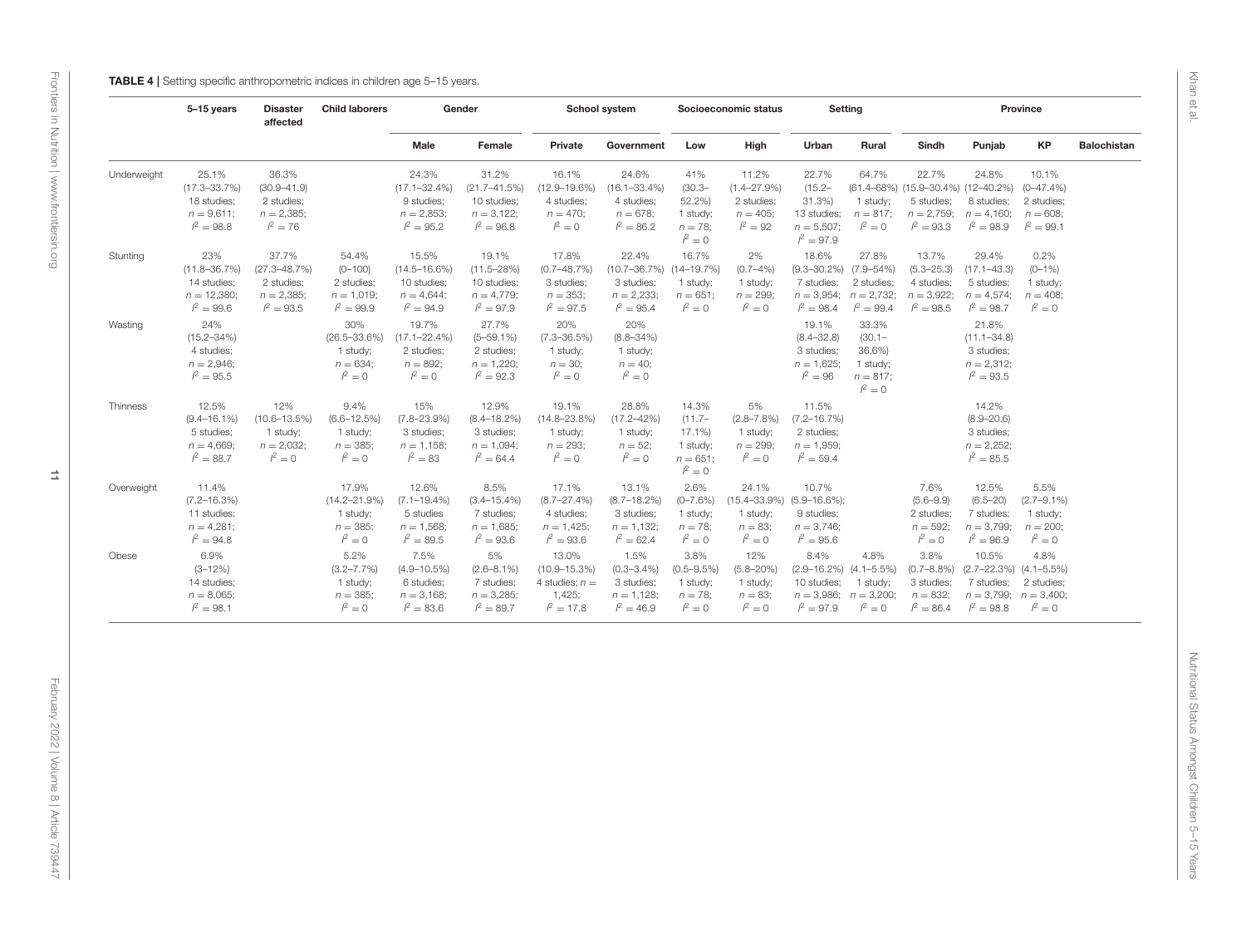

<span id="page-13-0"></span>CI: 5.6–9.9%) and the least in KP (5.5%; 95% CI: 2.7–9.1%) (**[Supplementary Figure 8](#page-16-0)**).

The pooled prevalence on **obesity** was 6.9% (95% CI: 3–12%; 14 studies; 8,065 participants; I 2 : 98.1) (**[Figure 2F](#page-13-0)**). The pooled prevalence of obesity was noted to be higher amongst males (7.5%; 95% CI: 4.9–10.5%), children attending private schools (13%; 95% CI: 10.9–15.3%), those from high SES (12%; 95% CI: 5.8–20%), and those living in urban areas (8.4%; 95% CI: 2.9–16.2%) (**[Table 4](#page-12-0)**). The highest obesity pooled prevalence was reported amongst children from Punjab (10.5%; 95% CI: 2.7– 22.3%), followed by KP (4.8%; 95% CI: 4.1–5.5%), and least in Sindh (3.8%; 95% CI: 0.7–8.8%). Only 5.2% (95% CI: 3.2–7.7%) obesity pooled prevalence was reported amongst child laborers (**[Supplementary Figure 9](#page-16-0)**).

For the age group of 5–10 years, we could only calculate pooled prevalence for underweight which was 6.5% (95% CI: 2– 13.1%; 5 studies, 1,569 participants,  $I^2$ : 94.7%) and stunting at 4% (95% CI: 0 to 12.7%; 4 studies, 1,044 participants,  $I^2$ :96%) (**[Supplementary Figure 10](#page-16-0)**). While for the age group 10–15 years, pooled prevalence was only calculated for overweight at 5.9% (95% CI: 3.4 to 8.9%; 2 studies, 678 participants,  $I^2$ : 56.8%) and obesity at 2.5% (95% CI: 0.5-5.8%; 2 studies,

678 participants, I 2 :79.3%) (**[Supplementary Figure 11](#page-16-0)**). This is due to lack of data on anthropometric indices for these age groups specifically.

#### Dietary Intake

Our systematic review includes 21 studies which reported dietary intake trends amongst school-going children and adolescents aged 5 to 15 years [\(19](#page-17-18)[–22,](#page-17-32) [24,](#page-17-26) [25,](#page-17-21) [30–](#page-17-29)[32,](#page-17-24) [36,](#page-17-31) [40–](#page-18-26)[42,](#page-18-30) [46,](#page-18-22) [53,](#page-18-23) [55,](#page-18-8) [57–](#page-18-24) [59,](#page-18-9) [67,](#page-18-13) [68\)](#page-18-0). The tools used to assess dietary intake patterns are presented in **[Table 1](#page-6-0)**.

The recommended percentage of daily energy contribution, according to the Acceptable Macrnonutrient Distribution Ranges (AMDR), for carbohydrates, proteins, and fats in children age 4–18 years is 45–65%, 10–30%, and 25–35%, respectively [\(69\)](#page-18-60). Aziz 2014 reported that children from schools across Pakistan had an overall increased daily intake of carbohydrates (60–75%) [\(57\)](#page-18-24). Two separate studies conducted in different cities across Pakistan reported the highest carbohydrate consumption amongst children from Balochistan [\(41,](#page-18-31) [57\)](#page-18-24). Aziz et al. [\(30\)](#page-17-29) conducted a study on children from Karachi and reported they have an upper limit of carbohydrate consumption [\(30\)](#page-17-29).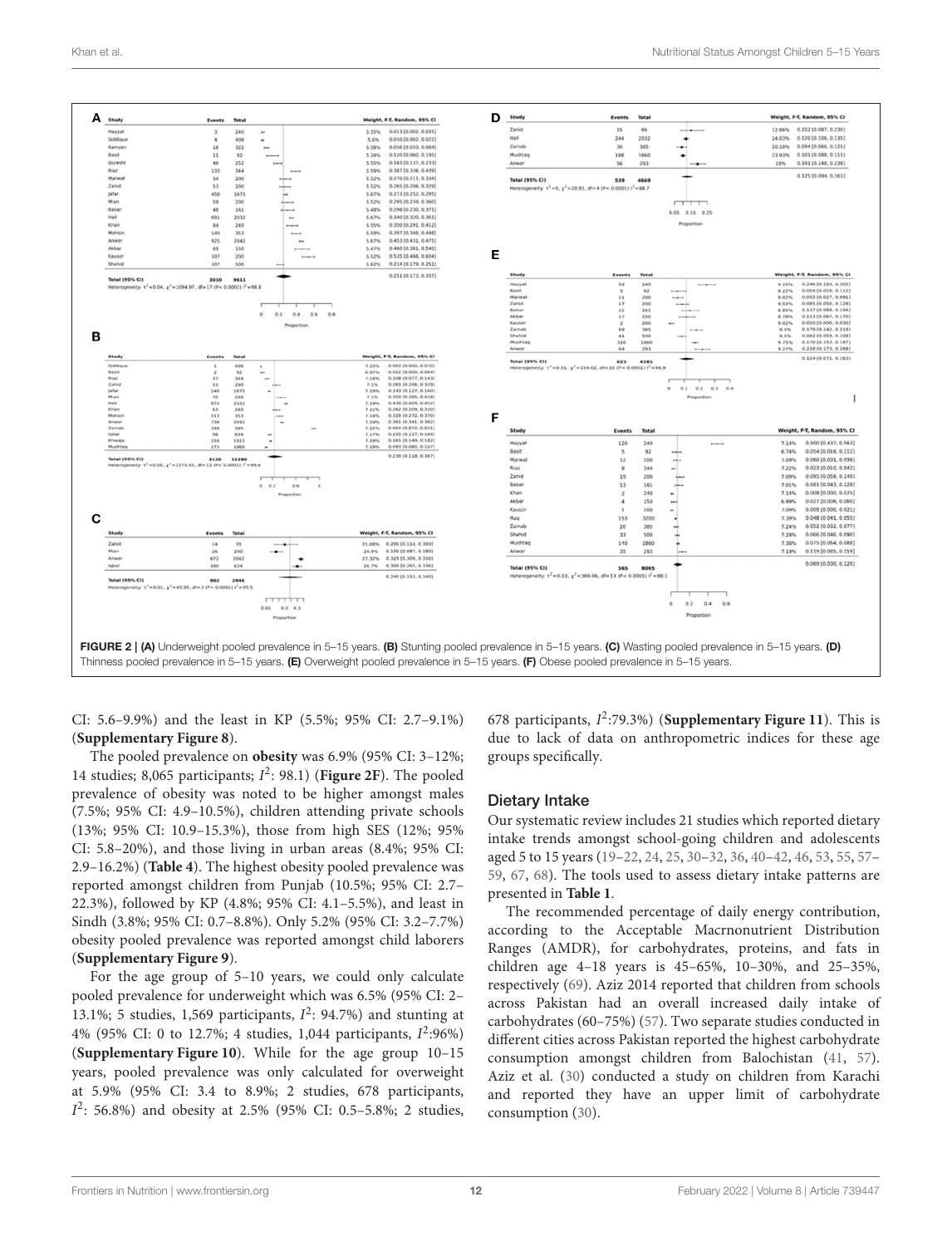Aziz et al. [\(41\)](#page-18-31) reports children generally had the lowest consumption of protein compared to the recommended daily allowance (RDA) [\(41\)](#page-18-31). Sultana et al. [\(42\)](#page-18-30) conducted a study on children from Punjab and reported they have the highest protein intake (12%) when compared to other provinces [\(57\)](#page-18-24). A study assessing lunch box contents amongst 1,360 students noticed meals to be low in proteins and fiber but high in fat [\(42\)](#page-18-30). Aziz et al. [\(41\)](#page-18-31) and Aziz and Hosain [\(57\)](#page-18-24) conducted two studies assessing **fat** intake and it was noted that fat intake amongst children across Pakistan was below the recommended daily standards [\(41,](#page-18-31) [57\)](#page-18-24).

For **micronutrients**, Kausar 2018 reported girls to have inadequate dietary intake with their daily consumption being less than the Recommended Daily Allowance (RDA) [\(22\)](#page-17-32). This was seconded by Zaman et al. [\(46\)](#page-18-22), reporting female participants to have an overall lower energy intake and failure to meet the recommended intake of vitamins A, C, D, E, folic acid, phosphorus, zinc, sodium, potassium, iron, and magnesium as compared to the RDA [\(46\)](#page-18-22). Males on the other hand were found to have a higher carbohydrate, sugar, fiber, and fat consumption [\(46\)](#page-18-22). Children from high socioeconomic status settings were observed to have a higher vitamin and supplements intake [\(68\)](#page-18-0).

Aziz et al. [\(55\)](#page-18-8) reported **breakfast consumption** varied with socioeconomic status as children from rural areas or squatter settlements were more likely to skip breakfast. However, Shaukat et al. [\(40\)](#page-18-26) reported 29% of their population from an urban setting skipped breakfast. A single study reported 8% of their population skipped breakfast and were more likely to be overweight or obese  $(p < 0.002)$  [\(31\)](#page-17-23). Qureshi et al. [\(32\)](#page-17-24), on the other hand, reports 82.2% of their population had insufficient breakfast and found a higher prevalence of thinness and stunting amongst them.

There are 11 studies included in our systematic review that reported dietary intake in children according to food groups. **[Table 5](#page-15-0)** below gives an overview of the dietary intake patterns. It can be noted that children have suboptimal vegetable and fruit intake while consumption of soft drinks and sweets/chocolates is high.

### **DISCUSSION**

In the present systematic review targeting 62,148 individuals, the limited evidence suggests the presence of DBM among schoolgoing children and adolescents age 5 to 15 years. Our pooled analyses have found that approximately one-quarter of these children are underweight (25.1%), stunted (23%), wasted (24%); while 12.5% have thinness, 11.4% are overweight and 6.9% are obese. Dietary intake patterns in school-going children and adolescents aged 5–15 years show relatively high carbohydrate intake and low intake of protein-rich foods, compared to RDA, with suboptimal consumption of fruits and vegetables and increased intake of soft drinks and sweets/chocolates.

In the 1990s, using data on children <5 years of age, Pakistan was only dealing with a high prevalence of undernutrition. However, in the 2010s, this rhetoric changed and Pakistan emerged as a country facing DBM with >30% overweight prevalence [\(3\)](#page-17-2). A similar transition was noted amongst countries within the lower quartile Gross Domestic Product (GDP) per capita purchasing power parity. This change has been associated with the concept of nutritional transition, which is about changes in the dietary patterns, physical activity, and tendency toward a sedentary lifestyle affecting body composition, fat distribution, and nutritional problems thereby leading to a rapid increase in overweight, obesity, and nutritional related non-communicable diseases [\(70\)](#page-18-61). Pakistan has also been experiencing this nutritional transition with the rapid urbanization and change in diets. This trend is observed in our systematic review with children reporting an increased intake of carbohydrates, soft drinks, and sweets/chocolates.

The subgroup analysis (**[Table 4](#page-12-0)**) revealed a higher prevalence of undernutrition (underweight, stunting, and wasting), except thinness, amongst girls, while overweight, obesity, and thinness were higher amongst boys. This disparity highlights the issue of gender inequality which has been embedded in the Pakistani culture, with parents having a strong preference for sons, leading to girls being neglected [\(54\)](#page-18-7). The National Nutrition Survey (NNS) 2018 of Pakistan, on the other hand, reports higher prevalence of underweight and obesity in adolescent boys and higher overweight prevalence in adolescent girls age 10–19 years [\(71\)](#page-18-62). 78.4% of the studies were conducted in a school setting and according to Pakistan Annual Report 2016 by UNICEF, 22.6 million children age 5–16 years in Pakistan are out of school [\(72\)](#page-18-63), hence, more data is needed from communities and rural areas to generalize trends of different anthropometric indices for children across Pakistan [\(71\)](#page-18-62). Although this is a region-specific finding, even globally there is limited data on school-going children and early adolescents 5–15 years of age [\(6\)](#page-17-5).

Higher undernutrition prevalence was also noted amongst children attending government schools, children from low socioeconomic backgrounds, and children living in rural areas. This could be attributed to poor living standards and food insecurity coupled with poor dietary practices amongst individuals living in poverty [\(26\)](#page-17-34). The NNS 2018 survey reports 36.7% households in Pakistan to be facing food insecurity [\(71\)](#page-18-62). A higher prevalence of overnutrition (overweight and obesity) was noted amongst children attending private schools, children from high socioeconomic backgrounds, and children living in urban areas. This trend is most likely due to the rapid urbanization and change in diet to higher consumption of carbohydrate rich foods, fast foods and carbonated/energy drinks with high sugar content along with a change to a more sedentary lifestyle.

Best 2010 conducted a review to assess the nutritional status of children age 5–12 years from Latin America, Africa, Asia, and the Eastern Mediterranean region and reported high underweight and thinness prevalence in South-East Asia and Africa while overweight prevalence was reported to be below 15% [\(73\)](#page-19-0). In 2010, East Africa, the Pacific, and sub-Saharan Africa were reported to have a greater overweight prevalence (26.5 and 22.2%, respectively) than that of underweight (7.9 and 12.1%, respectively) [\(74\)](#page-19-1). A cross-sectional study conducted in Lebanon also reported coexistence of under- and over-nutrition manifested as an overall prevalence of stunting to be 13.7% and overweight to be 7.2% amongst 153 5–14 years [\(75\)](#page-19-2). On the other hand, a more recent analysis by Caleyachetty 2018 of data from global school-based student health surveys on children age 12–15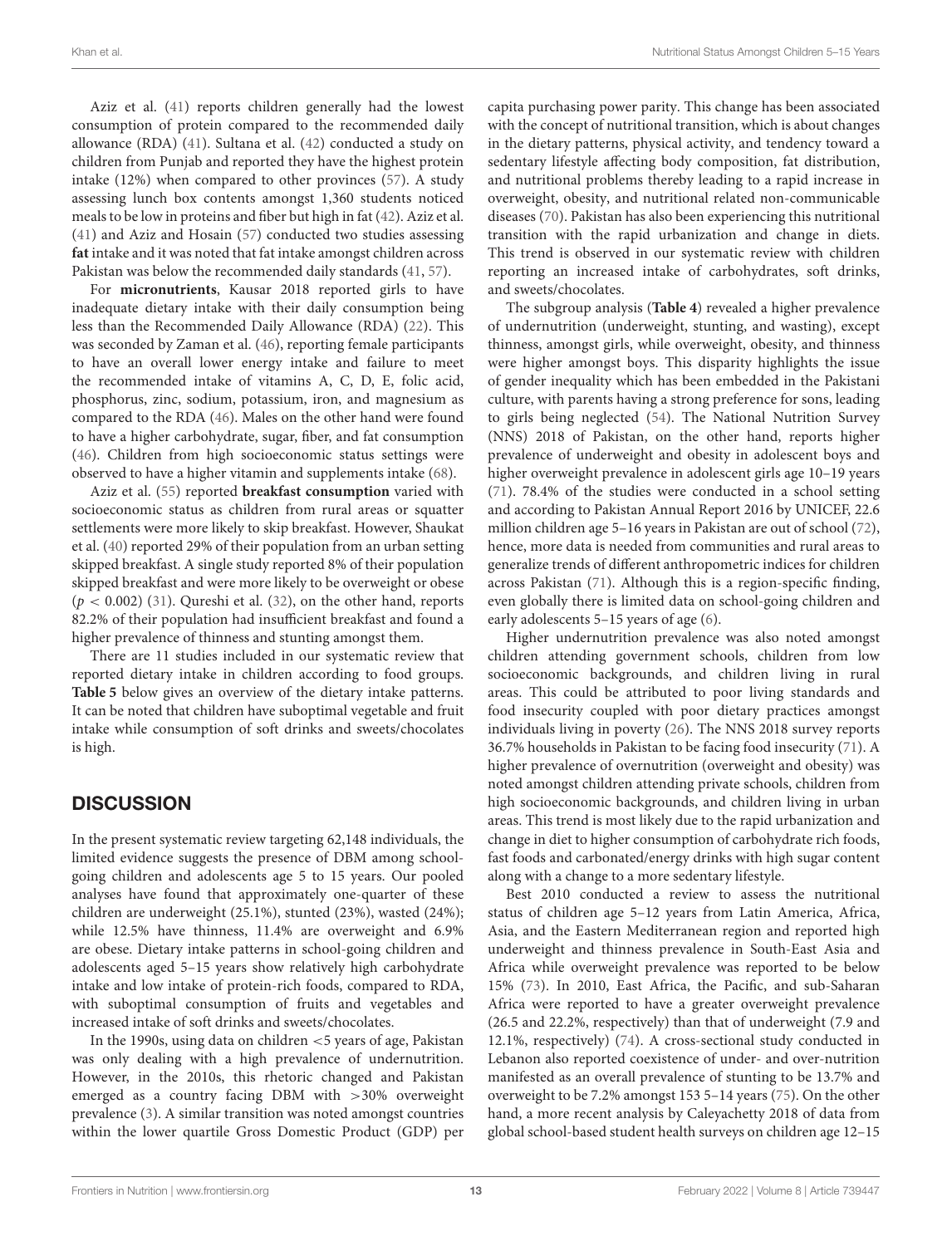| References             | Poultry and<br>meat     | Dairy and milk<br>products                                                                                                   | Eggs                                                                    | <b>Fruits</b>                                                  | <b>Vegetables</b>                                                  | <b>Snacks</b>              | Sweets and<br>chocolates   | <b>Grains and</b><br>cereal | <b>Beans and</b><br>pulses                                                                    | Soft drinks                                                | Junk food                                          |
|------------------------|-------------------------|------------------------------------------------------------------------------------------------------------------------------|-------------------------------------------------------------------------|----------------------------------------------------------------|--------------------------------------------------------------------|----------------------------|----------------------------|-----------------------------|-----------------------------------------------------------------------------------------------|------------------------------------------------------------|----------------------------------------------------|
| Anwar et al. (19)      | 20.1% (5-7<br>times/wk) | 48.5% (5-7<br>times/wk)                                                                                                      |                                                                         | 53.2% (5-7<br>times/wk)                                        | 21.8% (5-7<br>times/wk)                                            | $31.4\%$ (5-7<br>times/wk) | 23.5% (5-7<br>times/wk)    | 50.5% (5-7<br>times/wk)     | $3.1\%$ (5-7<br>times/wk)                                                                     |                                                            |                                                    |
| Irshad et al. (61)     | 100%<br>(occasionally)  | 13.75% (2<br>times/day)<br>50% (1 times/wk)                                                                                  | 13.75 (1<br>time/day)<br>61.25% (1<br>times/ wk); 25%<br>(occasionally) | 100% (1x/mo)                                                   | 13.75% (1<br>times/day)<br>86.25% (2<br>times/day)                 |                            |                            |                             | Pulses: 0% (1<br>times/ day);<br>90% (2<br>times/day)                                         |                                                            |                                                    |
| Afzal et al. (53)      |                         | Milk: 47.2% (1-3<br>times/wk)<br>Milk:28.8% (daily)<br>Yogurt: 51.5%<br>(daily)<br>Cheese: 44.65%<br>$(1-3 \times$ times/wk) |                                                                         | 54% 1-3 days/wk 52.55% 1-3                                     | times/wk                                                           |                            |                            |                             |                                                                                               | 51.5% 4-6 days/wk                                          |                                                    |
| Aziz et al. (55)       | 8.4% 6-7<br>days/wk     | Milk and<br>alternatives:<br>42.1% 6-7<br>days/wk                                                                            | 15.6% (6-7<br>days/wk)<br>59% (0-2<br>days/wk)                          | 16.7% (6-7<br>days/wk)<br>50.5% (0-2<br>days/wk)               | 26.2% (6-7<br>days/ wk);<br>21.6% (0-2<br>days/wk)                 |                            |                            |                             | Lentils and<br>pulses: 7.5%<br>$(6-7 \text{ days})$<br>week) 51.4%<br>$(0-2 \text{ days/wk})$ |                                                            | 64.7% (6-7<br>days/wk)<br>$9.2\%$ (0-2<br>days/wk) |
| Aziz et al. (30)       |                         |                                                                                                                              |                                                                         | < 15%                                                          |                                                                    |                            |                            |                             |                                                                                               |                                                            |                                                    |
| Iqbal et al. (68)      |                         | Milk: 57%<br>(everyday)<br>Yogurt: 35.8%<br>(everyday)<br>Cheese: 13.2%<br>everyday                                          |                                                                         | 38% (at least 1<br>time/day)                                   | 21.1%<br>(everyday)                                                |                            | 40.9% (at<br>least/day)    |                             |                                                                                               |                                                            |                                                    |
| Ishaque et al.<br>(20) |                         |                                                                                                                              |                                                                         | 16.7% ( $>3x/day$ )<br>6.03% do not eat<br>fruits at all       | 10.4%<br>$($ >3x $/$ day $)$<br>14.2% do not<br>eat<br>vegetables. |                            |                            |                             |                                                                                               | 13.2% (everyday)                                           |                                                    |
| Jafar et al. $(21)$    |                         |                                                                                                                              |                                                                         | 19.8% did not<br>consume fruits<br>and vegetables at<br>all    | 19.8% did not<br>consume<br>fruits and<br>vegetables at<br>all     |                            | 71.2% (at least<br>1x/day) |                             |                                                                                               |                                                            |                                                    |
| Qureshi et al.<br>(32) |                         | 34.6% did not<br>drink milk 65.4%<br>drank milk<br>regularly                                                                 |                                                                         | 13.7% denied<br>eating fruits<br>86.3% ate fruits<br>regularly |                                                                    |                            |                            |                             |                                                                                               |                                                            |                                                    |
| Shaukat et al.<br>(40) |                         | Milk: 68% (2<br>glasses/day)                                                                                                 |                                                                         | 57% (everyday)                                                 | 57%<br>(everyday)                                                  |                            |                            |                             |                                                                                               | 29% (everyday)                                             |                                                    |
| Sultana et al.<br>(42) |                         |                                                                                                                              |                                                                         |                                                                |                                                                    |                            |                            |                             |                                                                                               | 84.2% (everyday)<br>23.9% (two or more<br>drinks everyday) |                                                    |

<span id="page-15-0"></span>*Wk, week.*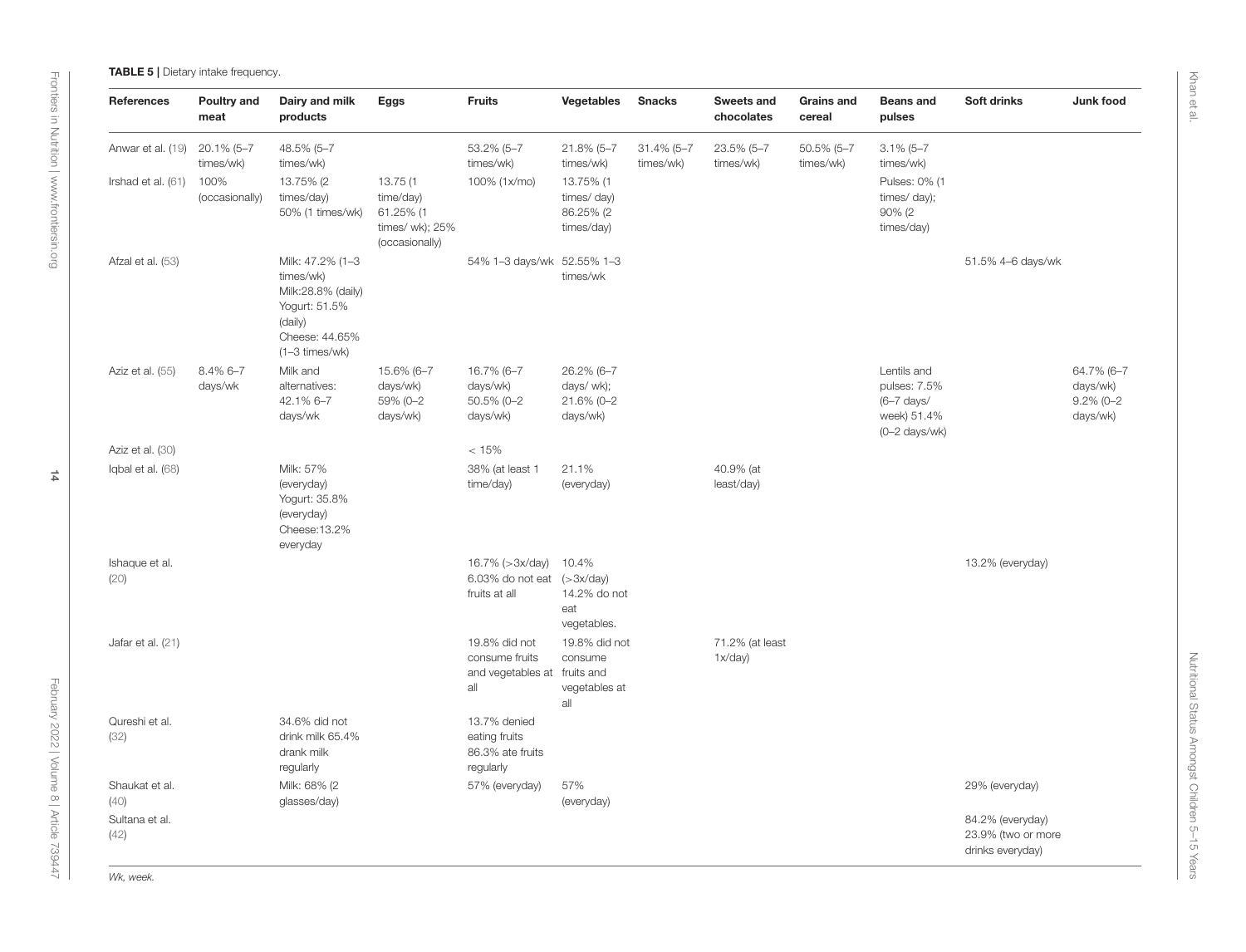years from 57 LMICs and reported an overall 10.2% stunting prevalence, 5.5% thinness, and 21.4% overweight and obesity prevalence [\(76\)](#page-19-3).

Dietary studies of school-aged children in Pakistan depict relatively high carbohydrate intake and low intake of protein-rich foods, fruits, and vegetables [\(46,](#page-18-22) [57,](#page-18-24) [77,](#page-19-4) [78\)](#page-19-5). The culture, myths, and misconceptions about dietary habits are different in every region and hence cannot be used to generalize this trend across Pakistan. Two studies have reported the highest carbohydrate intake amongst children from Quetta and Balochistan [\(41,](#page-18-31) [55\)](#page-18-8), however, more evidence is needed as not many studies have reported data specifically from these regions. There is a need to develop context-specific behavior change messages for schoolaged children to encourage consumption of easily available, accessible, and affordable protein- and vitamin-rich foods such as lentils, seasonal fruits, and vegetables, as well as milk and its derivatives. An increase in consumption of a healthy, balanced diet will also help support the agrarian economy and encourage the utilization of local products to boost immunity and reduce chances of chronic diseases and, therefore, a reduction in the burden on the health sector [\(79\)](#page-19-6).

Ochola 2014 conducted a systematic review on dietary intake habits of children age 6–12 years from different LMICs. They reported limited diversity and availability of food groups for children and reported children to have a higher intake of plantbased food sources, but an overall low fruit and vegetable intake and limited animal foods, thereby many being deficient in micronutrients. In Kuala Lumpur, 20% of school-going children and adolescents skipped at least one meal a day, with the most commonly skipped meal being breakfast (12.6%) while 32% of adolescents rarely consumed breakfast in Ghana. An increasing trend of processed and fast-food consumption was noted amongst children living in urban areas, with a greater preference for foods high in sugar, salt, and saturated fats. Ochola and Masibo [\(80\)](#page-19-7) highlighted the need for nutrition education, not only for the school management, children, and parents but also the community at large, to spread awareness and sensitize the people about healthy eating habits [\(80\)](#page-19-7).

The limitations identified in this review included that (i) studies used different tools and standards, such as the WHO or CDC criteria or did not specify, to categorize anthropometric indices, which led to lack of uniformity and possibility of overor under-estimation of anthropometric measures, (ii) majority of the studies were conducted in urban setting with most of the data collected from the cities of Lahore and Karachi alone, (iii) majority of the studies had a sample size  $<500$  ( $n = 27$ ), (iv) poor assessment of macro-and micronutrient consumption amongst children and (v) overall poor quality assessment of the included studies with 88.2% studies clearly specified and defined their population, while only 33.3% provided justification for sample size calculation with outcomes defined by 74.5% of the studies, no study had outcomes blinded to assessors and only 25.5% of the studies measured confounding variables and adjusted them statistically to assess associations to the outcomes. We could not measure publication bias for this review using SUMARI, as the estimates were proportions. It is recommended that good quality, large-scale cross-sectional surveys should be conducted for this age group especially in LMICs, along with micronutrient assessment as a component of future research for a better understanding of the problems and to help design specific programs to ameliorate the specific needs.

## **CONCLUSION**

This systematic review identifies the burden of malnutrition and dietary patterns in school-going children and early adolescents from Pakistan and highlights the gaps that need to be addressed. Large-scale population-representative studies are still required, with standardized tools for anthropometry and dietary assessment. As the prevalence of DBM for school-going children and early adolescents age 5–15 years in other LMICs is not known, similar reviews from each region also need to be conducted. Such reviews will allow epidemiologists to first assess the availability of data in this age group, then identify their malnutrition trends, and thereby allow them to recognize the gaps and formulate interventions that can better tackle the issue of DBM in this age group globally. Notwithstanding, the need for more evidence; the recent review identifies the high burden of both under- nutrition and over- nutrition in this age group and the relevant mult-sectoral stakehlders should a take a note and plan for programs for this specific and very important age goup.

## DATA AVAILABILITY STATEMENT

The original contributions presented in the study are included in the article/**[Supplementary Material](#page-16-0)**, further inquiries can be directed to the corresponding author/s.

### AUTHOR CONTRIBUTIONS

DK and JD: formed the search strategy, identified relevant articles, extracted data, and analyzed it. They also conducted a quality assessment for all included studies. ZB and JD: conceptualized and designed this study. ZL: performed the analysis. ZB, JD, and ZL: guided other authors throughout the process. SZ, AS, MR, AD, and AK: reviewed, provided critical inputs, and revised the manuscript. All authors contributed to the article and approved the submitted version.

### FUNDING

This systematic review was funded by SCANS consortium including the Trust for Vaccines & Immunizations (Pakistan) and the Aga Khan University (Karachi, Pakistan).The authors declare that this study also received funding from Mother & Child Care & Research Inc. The funder was not involved in the study design, collection, analysis, interpretation of data, the writing of this article or the decision to submit it for publication.

### SUPPLEMENTARY MATERIAL

<span id="page-16-0"></span>The Supplementary Material for this article can be found [online at: https://www.frontiersin.org/articles/10.3389/fnut.2021.](https://www.frontiersin.org/articles/10.3389/fnut.2021.739447/full#supplementary-material) 739447/full#supplementary-material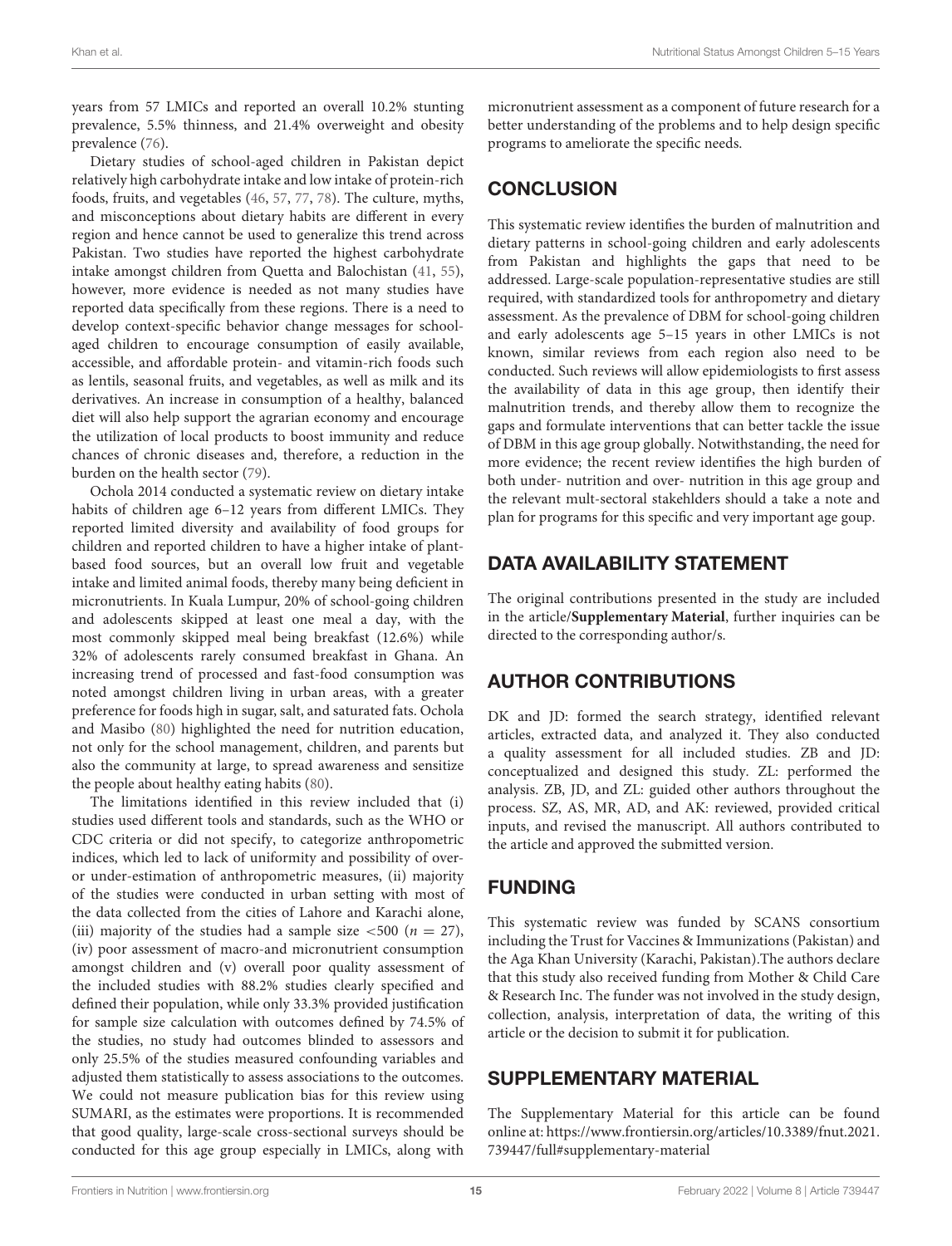### <span id="page-17-37"></span><span id="page-17-36"></span>**REFERENCES**

- <span id="page-17-0"></span>1. Black RE, Victora CG, Walker SP, Bhutta ZA, Christian P, De Onis M, et al. Maternal and child undernutrition and overweight in low-income and middle-income countries. Lancet. (2013) 382:427–51. doi: [10.1016/S0140-6736\(13\)60937-X](https://doi.org/10.1016/S0140-6736(13)60937-X)
- <span id="page-17-1"></span>2. Hawkes C. Global Nutrition Report 2018. Shining a Light to Spur Action on Nutrition. 28–51 p. Available online at: [https://globalnutritionreport.org/](https://globalnutritionreport.org/50bff8#section-2-1) [50bff8#section-2-1](https://globalnutritionreport.org/50bff8#section-2-1) (accessed January 28, 2021).
- <span id="page-17-2"></span>3. Popkin BM, Corvalan C, Grummer-Strawn LM. Dynamics of the double burden of malnutrition and the changing nutrition reality. Lancet. (2020) 395:65–74. doi: [10.1016/S0140-6736\(19\)32497-3](https://doi.org/10.1016/S0140-6736(19)32497-3)
- <span id="page-17-3"></span>4. Afshin A, Sur PJ, Fay KA, Cornaby L, Ferrara G, Salama JS, et al. Health effects of dietary risks in 195 countries, 1990–2017: a systematic analysis for the Global Burden of Disease Study 2017. Lancet. (2019) 393:1958– 72. doi: [10.1016/S0140-6736\(19\)30041-8](https://doi.org/10.1016/S0140-6736(19)30041-8)
- <span id="page-17-4"></span>5. World Heal Organ. Obesity Overweight Factsheet From the WHO. Health 2018. World Heal Organ. (2018). Available online at: [http://www.who.int/](http://www.who.int/mediacentre/factsheets/fs311/en/) [mediacentre/factsheets/fs311/en/](http://www.who.int/mediacentre/factsheets/fs311/en/) (accessed June 12, 2021).
- <span id="page-17-5"></span>6. Bundy DAP, de Silva N, Horton S, Patton GC, Schultz L, Jamison DT. Child and adolescent health and development. In: Disease Control Priorities, Third Edition (Volume 8): Child and Adolescent Health and Development. Available online at:<https://www.ncbi.nlm.nih.gov/books/NBK525240/> (accessed June 23, 2020).
- <span id="page-17-54"></span><span id="page-17-53"></span><span id="page-17-52"></span><span id="page-17-6"></span>7. World Health Organization, Regional Office for South-East Asia. Adolescent nutrition: a review of the situation in selected South-East Asian Countries. World Health Organization, Regional Office for South-East Asia. (2006). Available online at:<https://apps.who.int/iris/handle/10665/204764> (accessed January 28, 2021).
- <span id="page-17-7"></span>8. United Nation Children Fund (UNICEF). The State of the World's Children 2011: Adolescence an age of Opportunity. UNICEF (2011). Available online at: [https://data.unicef.org/resources/the-state-of-the-worlds-children-2011](https://data.unicef.org/resources/the-state-of-the-worlds-children-2011-adolescents-an-age-of-opportunity/) [adolescents-an-age-of-opportunity/](https://data.unicef.org/resources/the-state-of-the-worlds-children-2011-adolescents-an-age-of-opportunity/) (accessed October 12, 2020).
- <span id="page-17-8"></span>Mandy M, Nyirenda M. Developmental origins of health and disease: the relevance to developing nations. Int Health. (2018) 10:66–70. doi: [10.1093/inthealth/ihy006](https://doi.org/10.1093/inthealth/ihy006)
- <span id="page-17-9"></span>10. World Health Organization, Regional Office for South-East Asia. Strategic Guidance on Accelerating Actions for Adolescent Health in South-East Asia Region 2018–2022. (2018). Available online at: [https://apps.who.int/iris/](https://apps.who.int/iris/bitstream/handle/10665/274312/9789290226475-eng.pdf) [bitstream/handle/10665/274312/9789290226475-eng.pdf](https://apps.who.int/iris/bitstream/handle/10665/274312/9789290226475-eng.pdf) (accessed July 02, 2021).
- <span id="page-17-10"></span>11. World Health Organization. Regional Office for South-East Asia. Adolescent Health in the South-East Asia Region. Available online at: [https://www.](https://www.who.int/southeastasia/health-topics/adolescent-health) [who.int/southeastasia/health-topics/adolescent-health](https://www.who.int/southeastasia/health-topics/adolescent-health) (accessed January 28, 2021).
- <span id="page-17-11"></span>12. Food Agric Organ. Nutritional Status and Food Security. Food Agric Organ. (2007). Available online at:<https://elearning.fao.org/course/view.php?id=189> (accessed October 12, 2020).
- <span id="page-17-12"></span>13. EndNote. Available online at:<https://endnote.com> (accessed June 13, 2020).
- <span id="page-17-13"></span>14. University of Cambridge. DAPA Measurement Toolkit. University of Cambridge (2015). Available online at:<https://dapa-toolkit.mrc.ac.uk> (accessed January 28, 2021).
- <span id="page-17-14"></span>15. Piper C. System for the Unified Management, Assessment, and Review of Information (SUMARI). J Med Libr Assoc. (2019) 107:634–6. doi: [10.5195/jmla.2019.790](https://doi.org/10.5195/jmla.2019.790)
- <span id="page-17-15"></span>16. U.S. Department of Health and Human Services. Quality Assessment Tool for Observational Cohort and Cross-Sectional Studies. Bethesda, MD: Natl Institutes Heal Dep Heal Hum Serv. (2014). Available online at: [https://](https://www.nhlbi.nih.gov/health-topics/study-quality-assessment-tools) [www.nhlbi.nih.gov/health-topics/study-quality-assessment-tools](https://www.nhlbi.nih.gov/health-topics/study-quality-assessment-tools) (accessed February 28, 2021).
- <span id="page-17-16"></span>17. Moher D, Liberati A, Tetzlaff J, Altman DG, Altman D, Antes G, et al. Preferred reporting items for systematic reviews and meta-analyses: the PRISMA statement. PLoS Med. (2009) 6:e1000097. doi: [10.1371/journal.pmed.1000097](https://doi.org/10.1371/journal.pmed.1000097)
- <span id="page-17-17"></span>18. Ahmed J, Laghari a, Naseer M, Mehraj V. Prevalence of and factors associated with obesity among Pakistani schoolchildren: a school-based, cross-sectional study. East Mediterr Health J. (2013) 19:242–7. doi: [10.26719/2013.19.3.242](https://doi.org/10.26719/2013.19.3.242)
- <span id="page-17-18"></span>19. Anwar A, Anwar F, Joiya HU, Ijaz A, Rashid H, Javaid A, et al. Prevalence of obesity among the school-going children of lahore and associated factors.

J Ayub Med Coll Abbottabad. (2010) 22:27–32. Available online at: [https://](https://pubmed.ncbi.nlm.nih.gov/22455255/) [pubmed.ncbi.nlm.nih.gov/22455255/](https://pubmed.ncbi.nlm.nih.gov/22455255/)

- <span id="page-17-28"></span>Ishaque A, Ahmad F, Zehra N, Amin H. Frequency of and factors leading to obesity and overweight in school children. J Ayub Med Coll Abbottabad. (2012) 24:34–8. Available online at: [https://www.ayubmed.edu.pk/JAMC/24-](https://www.ayubmed.edu.pk/JAMC/24-2/Aiesha.pdf) [2/Aiesha.pdf](https://www.ayubmed.edu.pk/JAMC/24-2/Aiesha.pdf)
- <span id="page-17-19"></span>21. Jafar TH, Hatcher J, Bhutta ZA. Rapidly rising rates of overweight and obesity coupled with persistently high rates of undernutrition among school aged children in an urban Indo-Asian population: Authors' response. Arch Dis Child. (2008) 93:1000–01. doi: [10.1136/adc.2007.125641](https://doi.org/10.1136/adc.2007.125641)
- <span id="page-17-32"></span>22. Kausar T, Naz A. Assessment of nutritional status of school going girls in Sargodha. Int J Food Nutr Sci. (2018) 5:81–5. Available online at: [https://](https://www.ommegaonline.org/article-details/Assessment-of-Nutritional-Status-of-School-Going-Girls-in-Sargodha/185) [www.ommegaonline.org/article-details/Assessment-of-Nutritional-Status](https://www.ommegaonline.org/article-details/Assessment-of-Nutritional-Status-of-School-Going-Girls-in-Sargodha/185)[of-School-Going-Girls-in-Sargodha/185](https://www.ommegaonline.org/article-details/Assessment-of-Nutritional-Status-of-School-Going-Girls-in-Sargodha/185)
- <span id="page-17-20"></span>23. Khan K, Khanzada S, Qazi WA, Khalid S, Mawani A, Khalid F. Anthropometric measurement of primary school going children in Karachi. Int J Physiother. (2016) 3:214–7. doi: [10.15621/ijphy/2016/v3i2/94894](https://doi.org/10.15621/ijphy/2016/v3i2/94894)
- <span id="page-17-26"></span>24. Khan S, Abbas A, Ali I, Arshad R, Tareen MB, Shah MI. Prevalence of overweight and obesity and lifestyle assessment among school-going children of Multan, Pakistan. Isra Med J. (2019) 11:230–3. Available online at: [http://www.imj.com.pk/wp-content/uploads/2019/10/7.-OA-634-](http://www.imj.com.pk/wp-content/uploads/2019/10/7.-OA-634-Prevalence-of-overweight-and-obesity-and-lifestyle-assessment.pdf) [Prevalence-of-overweight-and-obesity-and-lifestyle-assessment.pdf](http://www.imj.com.pk/wp-content/uploads/2019/10/7.-OA-634-Prevalence-of-overweight-and-obesity-and-lifestyle-assessment.pdf)
- <span id="page-17-21"></span>25. Khan Z, Khan SA, Kumar R, Qureshi MA, Rehman R, Safdar RM. Behaviour towards healthy food among students of private schools in Quetta, Pakistan. Pakistan J Public Heal. (2015) 5:1–5. Available online at: [https://www.](https://www.researchgate.net/publication/281522127_Eating_behaviour_towards_healthy_food_among_students_of_Private_Schools_in_Quetta_Pakistan) [researchgate.net/publication/281522127\\_Eating\\_behaviour\\_towards\\_](https://www.researchgate.net/publication/281522127_Eating_behaviour_towards_healthy_food_among_students_of_Private_Schools_in_Quetta_Pakistan) [healthy\\_food\\_among\\_students\\_of\\_Private\\_Schools\\_in\\_Quetta\\_Pakistan](https://www.researchgate.net/publication/281522127_Eating_behaviour_towards_healthy_food_among_students_of_Private_Schools_in_Quetta_Pakistan)
- <span id="page-17-51"></span><span id="page-17-50"></span><span id="page-17-49"></span><span id="page-17-48"></span><span id="page-17-47"></span><span id="page-17-46"></span><span id="page-17-45"></span><span id="page-17-44"></span><span id="page-17-43"></span><span id="page-17-42"></span><span id="page-17-41"></span><span id="page-17-40"></span><span id="page-17-39"></span><span id="page-17-38"></span><span id="page-17-34"></span>26. Marwat ZI, Nawaz S, Wazir AK, Afzal E, Gul C, Khan MJ, et al. Nutritional assessment of school going children in district Abbottabad, K.P. Pakistan. Int J Sci Rep. (2019) 5:59–65. doi: [10.18203/issn.2454-2156.IntJSciRep20190253](https://doi.org/10.18203/issn.2454-2156.IntJSciRep20190253)
- <span id="page-17-35"></span>27. Mian RMA, Ali M, Ferroni PA, Underwood P. The nutritional status of school-aged children in an urban squatter settlement in Pakistan. Pakistan J Nutr. (2002) 1:121–3. doi: [10.3923/pjn.2002.121.123](https://doi.org/10.3923/pjn.2002.121.123)
- <span id="page-17-33"></span>28. Mushtaq MU, Gull S, Abdullah HM, Shahid U, Shad MA, Akram J. Prevalence and socioeconomic correlates of overweight and obesity among Pakistani primary school children. BMC Public Health. (2011) 11:724. doi: [10.1186/1471-2458-11-724](https://doi.org/10.1186/1471-2458-11-724)
- <span id="page-17-22"></span>29. Mushtaq M, Gull S, Khurshid U, Shahid U, Ma S, Am S. Prevalence and socio-demographic correlates of stunting and thinness among Pakistani primary school children. BMC Public Health. (2011) 11:790. doi: [10.1186/1471-2458-11-790](https://doi.org/10.1186/1471-2458-11-790)
- <span id="page-17-29"></span>30. Aziz S, Noorulain W, Zaidi UER, Hossain K, Siddiqui IA. Prevalence of overweight and obesity among children and adolescents of affluent schools in Karachi. J Pak Med Assoc. (2009) 59:35–8. Available online at: [https://pubmed.](https://pubmed.ncbi.nlm.nih.gov/19213375/) [ncbi.nlm.nih.gov/19213375/](https://pubmed.ncbi.nlm.nih.gov/19213375/)
- <span id="page-17-23"></span>31. Mushtaq MU, Gull S, Mushtaq K, Shahid U, Shad MA, Akram J. Dietary behaviors, physical activity and sedentary lifestyle associated with overweight and obesity, and their socio-demographic correlates, among Pakistani primary school children. Int J Behav Nutr Phys Act. (2011) 8:130. doi: [10.1186/1479-5868-8-130](https://doi.org/10.1186/1479-5868-8-130)
- <span id="page-17-24"></span>32. Qureshi MF, Rathore A, Seerani N, Qureshi S, Faisal B, Kumar R. Nutritional status among primary school going children living in urban area of Sindh, Pakistan. Pakistan J Public Heal. (1970) 7:62–5. doi: [10.32413/pjph.v7i1.27](https://doi.org/10.32413/pjph.v7i1.27)
- <span id="page-17-30"></span>33. Rahman AJ, Qamar FN, Ashraf S, Khowaja ZA, Tariq SB, Naeem H. Prevalence of hypertension in healthy school children in Pakistan and its relationship with body mass index, proteinuria and hematuria. Saudi J Kidney Dis Transplant. [\(2013\) 24:408–12. doi: 10.4103/1319-2442.](https://doi.org/10.4103/1319-2442.109619) 109619
- <span id="page-17-27"></span>34. Rehman ZU, Ishtiaq M, Naeem M, Gul R, Amjad M, Imranullah, et al. Prevalence of malnutrition among school going children of university campus Peshawar. J Saidu Med Coll Swat. (2013) 4:434– 7. doi: [10.52206/jsmc.2014.4.1.434-437](https://doi.org/10.52206/jsmc.2014.4.1.434-437)
- <span id="page-17-25"></span>35. Ramzan M, Ali I, Ramzan F, Ramzan F. Nutritional status of affluent school children of Dera Ismail Khan: Is under nutrition common. Pakistan J Nutr. (2010) 9:1002–5. doi: [10.3923/pjn.2010.1002.1005](https://doi.org/10.3923/pjn.2010.1002.1005)
- <span id="page-17-31"></span>36. Rizwan A, Akhter J, Jafar TH. The association of sugar-sweetened beverage consumption and inadequate physical activity with overweight and obesity in school-going children and adolescents in Pakistan. Arch Dis Child. (2011) 96:109–11. doi: [10.1136/adc.2010.193383](https://doi.org/10.1136/adc.2010.193383)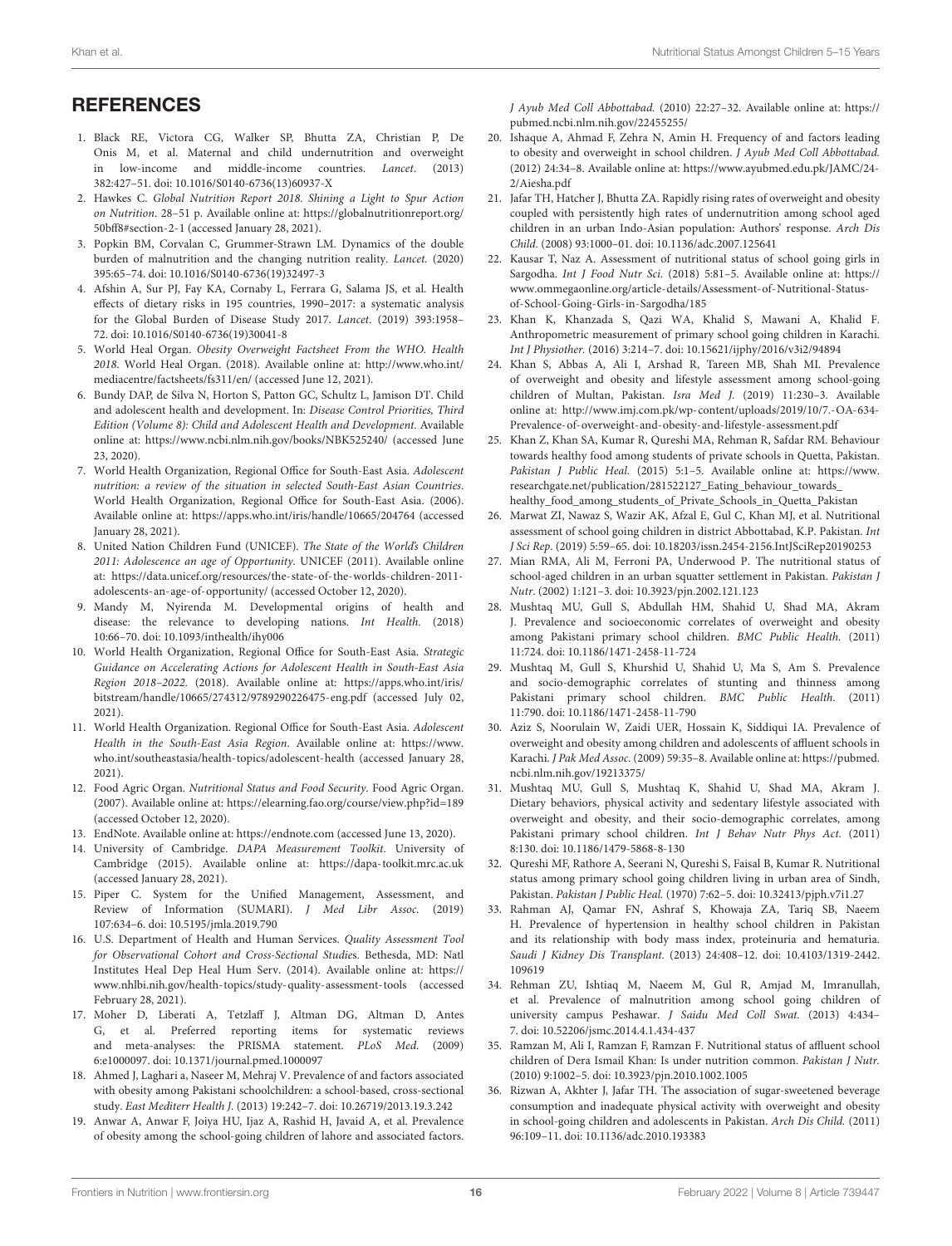- <span id="page-18-50"></span><span id="page-18-38"></span><span id="page-18-32"></span><span id="page-18-19"></span>37. Sadiq S, Qureshi, M F, Farooq L, Mohammad D, Lakhani M, et al. Reference percentile for height, weight and BMI among children/adolescents of Karachi, Pakistan. Integr Res J. (2019) 4:90–6. Available online at: [https://www.](https://www.researchgate.net/publication/337818529_Reference_percentile_for_height_weight_and_BMI_among_childrenadolescents_of_Karachi_Pakistan) [researchgate.net/publication/337818529\\_Reference\\_percentile\\_for\\_height\\_](https://www.researchgate.net/publication/337818529_Reference_percentile_for_height_weight_and_BMI_among_childrenadolescents_of_Karachi_Pakistan) [weight\\_and\\_BMI\\_among\\_childrenadolescents\\_of\\_Karachi\\_Pakistan](https://www.researchgate.net/publication/337818529_Reference_percentile_for_height_weight_and_BMI_among_childrenadolescents_of_Karachi_Pakistan)
- <span id="page-18-1"></span>38. Shahid A, Ramzan A, Mustufa MA, Nasim S, Pirzada AG, Memon A. Blood pressure, Body Mass Index and Waist circumference of school going children of Karachi. Pakistan J Med Res Pak J Med Res. (2010) 49:116–20. Available online at: https://www.researchgate.net/publication/216022160\_Blood [Pressure\\_Body\\_Mass\\_Index\\_and\\_Waist\\_Circumference\\_of\\_School\\_going\\_](https://www.researchgate.net/publication/216022160_Blood_Pressure_Body_Mass_Index_and_Waist_Circumference_of_School_going_Children_of_Karachi) [Children\\_of\\_Karachi](https://www.researchgate.net/publication/216022160_Blood_Pressure_Body_Mass_Index_and_Waist_Circumference_of_School_going_Children_of_Karachi)
- <span id="page-18-20"></span>39. Shahid B, Jalal MA, Waseem M, Shahid H, Mehboob-ur-Rehman M. Prevalence of obesity in school going adolescents and its association with hypertension. Pakistan J Med Heal Sci. (2017) 11:1082–4. Available online at: [https://www.pjmhsonline.com/2017/july\\_sep/pdf/1082.pdf](https://www.pjmhsonline.com/2017/july_sep/pdf/1082.pdf)
- <span id="page-18-26"></span>40. Shaukat F, Ahmad F, Zehra N. Association of bmi and life style: a comparative study on school going children (Aged 6-16 Years) of Lahore. Annals. (2013) 19:297–304. Available online at: [https://www.annalskemu.org/journal/](https://www.annalskemu.org/journal/index.php/annals/article/viewFile/531/393) [index.php/annals/article/viewFile/531/393](https://www.annalskemu.org/journal/index.php/annals/article/viewFile/531/393)
- <span id="page-18-31"></span>41. Aziz S, Umm-e-Rubab, Noorulain W, Majid R, Hosain K, Siddiqui IA, et al. Dietary pattern, height, weight centile and BMI of affluent school children and adolescents from three major cities of Pakistan. J Coll Phys Surg Pakistan. (2010) 20:10–16. Available online at: [https://pubmed.ncbi.nlm.nih.](https://pubmed.ncbi.nlm.nih.gov/20141686/) [gov/20141686/](https://pubmed.ncbi.nlm.nih.gov/20141686/)
- <span id="page-18-30"></span>42. Sultana F, Abdullah Z, Farrukh Z. Magnitude of obesity and its contributory factors in school going children of affluent families of Rawalpindi and Islamabad, Pakistan. J Rehman Med Inst. (2017) 3:25–8. Available online at: <http://jrmi.pk/article/view/103>
- <span id="page-18-21"></span>43. Warraich HJ, Javed F, Faraz-ul-Haq M, Khawaja FB, Saleem S. Prevalence of obesity in school-going children of Karachi. PLoS One. [\(2009\) 4:e4816. doi: 10.1371/journal.pone.00](https://doi.org/10.1371/journal.pone.0004816) 04816
- <span id="page-18-2"></span>44. Zahid S, Masood Z, Fayyaz R, Itrat N, Hussain SJ. Assessment of nutritional status of school children in public and private sector schools by anthropometry. J Univ Med Dent Coll. (2017) 8:52–61. Available online at: <https://www.jumdc.com/index.php/jumdc/article/view/155>
- <span id="page-18-3"></span>45. Zainab S, Kadir M. Nutritional status and physical abuse among the children involved in domestic labour in Karachi Pakistan: a cross-sectional survey. J Pak Med Assoc. (2016) 66:1243–8. Available online at: [https://pubmed.ncbi.](https://pubmed.ncbi.nlm.nih.gov/27686297/) [nlm.nih.gov/27686297/](https://pubmed.ncbi.nlm.nih.gov/27686297/)
- <span id="page-18-22"></span>46. Zaman R, Iqbal Z, Ali U. Dietary intakes of urban adolescents of sialkot, Pakistan do not meet the standards of adequacy. Pakistan J Nutr. (2013) 12:460–7. doi: [10.3923/pjn.2013.460.467](https://doi.org/10.3923/pjn.2013.460.467)
- <span id="page-18-4"></span>47. Hall A, Kirby H. The numbers, educational status and health of enrolled and non-enrolled school-age children in the Allai Valley, Northwest Frontier Province, Pakistan. Soc Sci Med. [\(2010\) 70:1131–40. doi: 10.1016/j.socscimed.2009.](https://doi.org/10.1016/j.socscimed.2009.12.021) 12.021
- <span id="page-18-29"></span>48. ul Haq I, Siddiqui TS, Jan MA. Prevalence of obesity in school children of Hazara division. J Ayub Med Coll Abbottabad. (2010) 22:50–2. Available online at:<https://pubmed.ncbi.nlm.nih.gov/22455260/>
- <span id="page-18-27"></span>49. Khuwaja S, Selwyn BJ, Shah SM. Prevalence and correlates of stunting among primary school children in rural areas of southern Pakistan. J Trop Pediatr. (2005) 51:72–7. doi: [10.1093/tropej/fmh067](https://doi.org/10.1093/tropej/fmh067)
- <span id="page-18-5"></span>50. Mohsin SN, Fatima M, Aasim M, Ghous R. Comparison of nutritional status among, flood affected and unaffected school aged children. Pakistan J Med Res Pak J Med Res. (2017) 56:39–43. Available online at: [https://www.](https://www.researchgate.net/publication/318686514_Comparison_of_the_Nutritional_Status_among_Flood_Affected_and_Unaffected_School_Aged_Children) [researchgate.net/publication/318686514\\_Comparison\\_of\\_the\\_Nutritional\\_](https://www.researchgate.net/publication/318686514_Comparison_of_the_Nutritional_Status_among_Flood_Affected_and_Unaffected_School_Aged_Children) Status among Flood Affected and Unaffected School Aged Children
- <span id="page-18-14"></span>51. Mustufa MA, Jamali AK, Sameen I, Burfat FM, Baloch MY, Baloch AH, et al. Malnutrition and poor oral health status are major risks among primary school children at Lasbela, Balochistan, Pakistan. J Health Popul Nutr. (2017) 36:17. doi: [10.1186/s41043-017-0100-6](https://doi.org/10.1186/s41043-017-0100-6)
- <span id="page-18-6"></span>52. Babar NF, Muzaffar R, Khan MA, Imdad S. IImpact of socioeconomic factors on nutritional status in primary school children. J Ayub Med Coll Abbottabad. (2010) 22:15–18. Available online at: [https://pubmed.ncbi.nlm.](https://pubmed.ncbi.nlm.nih.gov/22455252/) [nih.gov/22455252/](https://pubmed.ncbi.nlm.nih.gov/22455252/)
- <span id="page-18-23"></span>53. Afzal N, Khan AU, Iqbal MA, Tahir S khan. Nutritional status, dietary practices and physical activities among female adolescents: a cross

<span id="page-18-59"></span><span id="page-18-58"></span><span id="page-18-56"></span><span id="page-18-55"></span><span id="page-18-54"></span><span id="page-18-53"></span><span id="page-18-42"></span>sectional study in district Okara, Pakistan. J Nutr Food Sci. (2018) 8:8-11. doi: [10.4172/2155-9600.1000650](https://doi.org/10.4172/2155-9600.1000650)

- <span id="page-18-49"></span><span id="page-18-48"></span><span id="page-18-43"></span><span id="page-18-7"></span>54. Anwer I, Awan JA. Nutritional status comparison of rural with urban school children in Faisalabad District, Pakistan. Rural Remote Health. (2003) 3:130. doi: [10.22605/RRH130](https://doi.org/10.22605/RRH130)
- <span id="page-18-8"></span>55. Aziz A, Pervaiz M, Khalid A, Khan AZ, Rafique G. Dietary practices of school children in Sindh, Pakistan. Nutr Health. (2018) 24:231– 40. doi: [10.1177/0260106018791859](https://doi.org/10.1177/0260106018791859)
- <span id="page-18-15"></span>56. Aziz S, Noor-ul-ain W, Majeed R, Khan MA, Qayum I, Ahmed I, et al. Growth centile charts (anthropometric measurement) of Pakistani pediatric population. J Pakistan Med Assoc. (2012) 62:367–77. Available online at: <https://pubmed.ncbi.nlm.nih.gov/22755283/>
- <span id="page-18-24"></span>57. Aziz S, Hosain K. Carbohydrate (CHO), Protein and fat intake of healthy Pakistani school children in a 24 hour period. J Pak Med Assoc. (2014) 64:1255–9. Available online at: [https://pubmed.ncbi.nlm.nih.gov/](https://pubmed.ncbi.nlm.nih.gov/25831641/) [25831641/](https://pubmed.ncbi.nlm.nih.gov/25831641/)
- <span id="page-18-16"></span>58. Ponum M, Khan S, Hasan O, Mahmood MT, Abbas A, Iftikhar M, et al. Stunting diagnostic and awareness: impact assessment study of sociodemographic factors of stunting among school-going children of Pakistan. BMC Pediatr. (2020) 20:232. doi: [10.1186/s12887-020-02139-0](https://doi.org/10.1186/s12887-020-02139-0)
- <span id="page-18-9"></span>59. Akbar NF, Lodhi A, Mahmood S, Mueen-ud-Din G, Murtaza MA. Nutritional status of school going children in relation to their dietary intake at midmorning. Pak J Nutr. (2015) 14:150–4. doi: [10.3923/pjn.2015.150.154](https://doi.org/10.3923/pjn.2015.150.154)
- <span id="page-18-10"></span>60. Iqbal M, Fatmi Z, Khan K, Jumani Y, Amjad N, Nafees A. Malnutrition and food insecurity in child labourers in Sindh, Pakistan: a cross-sectional study. East Mediterr Heal J. (2020) 26:1087–1096. doi: [10.26719/emhj.20.040](https://doi.org/10.26719/emhj.20.040)
- <span id="page-18-57"></span><span id="page-18-52"></span><span id="page-18-51"></span><span id="page-18-47"></span><span id="page-18-46"></span><span id="page-18-45"></span><span id="page-18-44"></span><span id="page-18-41"></span><span id="page-18-40"></span><span id="page-18-39"></span><span id="page-18-37"></span><span id="page-18-36"></span><span id="page-18-35"></span><span id="page-18-34"></span><span id="page-18-33"></span><span id="page-18-17"></span>61. Irshad R, Khan A, Mustafa A, Farooq U. Nutritional assessment focusing on women and children in palas valley-kohistan. J Ayub Med Coll Abbottabad. (2018) 30:258–63. Available online at: [https://pubmed.ncbi.nlm.nih.gov/](https://pubmed.ncbi.nlm.nih.gov/29938431/) [29938431/](https://pubmed.ncbi.nlm.nih.gov/29938431/)
- <span id="page-18-11"></span>62. Riaz R, Sultana A, Hameed S, Tehseen I, Sabir SA. Nutritional status of school going children. J Rawalpindi Med Coll. (2010) 14:51–4. Available online at: <https://www.journalrmc.com/jrmc/volumes/1394531627.pdf>
- <span id="page-18-28"></span>63. Basit A, Hakeem R, Hydrie MZI, Ahmedani MY, Masood Q. Relationship among fatness, blood lipids, and insulin resistance in Pakistani children. J Heal Popul Nutr. (2005) 23:34–43. Available online at: [https://pubmed.ncbi.](https://pubmed.ncbi.nlm.nih.gov/15884750/) [nlm.nih.gov/15884750/](https://pubmed.ncbi.nlm.nih.gov/15884750/)
- <span id="page-18-12"></span>64. Siddique S, Ayub M, Shore N, Tariq U, Zaman S. Nutritional status of primary school children in Abbottabad. J Ayub Med Coll Abbottabad. (2013) 25:123–6. Available online at:<https://pubmed.ncbi.nlm.nih.gov/25098074/>
- <span id="page-18-18"></span>65. Batool S, Shaheen A, Rehman R, Qamar S, Raza SMA, Jabeen R, et al. To assess the nutritional status of primary school children in an urban school of faisalabad. Pakistan J Med Heal Sci. (2012) 6:776–9. Available online at: [https://www.pjmhsonline.com/2012/july\\_sep/pdf/776%20%20%20To](https://www.pjmhsonline.com/2012/july_sep/pdf/776%20%20%20To%20Assess%20the%20Nutritional%20Status%20of%20Primary%20School%20Children%20in%20an%20Urban%20School%20of%20Faisalabad.pdf) [%20Assess%20the%20Nutritional%20Status%20of%20Primary%20School](https://www.pjmhsonline.com/2012/july_sep/pdf/776%20%20%20To%20Assess%20the%20Nutritional%20Status%20of%20Primary%20School%20Children%20in%20an%20Urban%20School%20of%20Faisalabad.pdf) [%20Children%20in%20an%20Urban%20School%20of%20Faisalabad.pdf](https://www.pjmhsonline.com/2012/july_sep/pdf/776%20%20%20To%20Assess%20the%20Nutritional%20Status%20of%20Primary%20School%20Children%20in%20an%20Urban%20School%20of%20Faisalabad.pdf)
- <span id="page-18-25"></span>66. Fatima F, Hafeez A, Yaqoob A. Nutritional assessment of adolescent girls living in Cherah union council. J Pak Med Assoc. (2014) 64:1220–4. Available online at:<https://pubmed.ncbi.nlm.nih.gov/25831634/>
- <span id="page-18-13"></span>67. Hayyat MU. Assessing the nexus of fast food consumption and childhood obesity in Lahore Metropolitan City of Pakistan. Int J Biosci. (2019) 14:95–102. doi: [10.12692/ijb/14.4.95-102](https://doi.org/10.12692/ijb/14.4.95-102)
- <span id="page-18-0"></span>68. Iqbal TA, Maiken ZH, Bajwa SG, Malik SN, Qazi W. Nutritional imbalance and physical activity, a comparison among students belonging to different socioeconomic status in metropolitan city of Pakistan. Pakistan J Public Heal. (2017) 7:146–52. doi: [10.32413/pjph.v7i3.67](https://doi.org/10.32413/pjph.v7i3.67)
- <span id="page-18-60"></span>69. Melinda MM. Exercise and the Institute of Medicine recommendations for nutrition. Curr Sports Med Rep. (2005) 4:193–8. doi: [10.1097/01.CSMR.0000306206.72186.00](https://doi.org/10.1097/01.CSMR.0000306206.72186.00)
- <span id="page-18-61"></span>70. Popkin BM, Adair LS, Ng SW. Global nutrition transition and the pandemic of obesity in developing countries. Nutr Rev. (2012) 70:3– 21. doi: [10.1111/j.1753-4887.2011.00456.x](https://doi.org/10.1111/j.1753-4887.2011.00456.x)
- <span id="page-18-62"></span>71. Government of Pakistan & UNICEF. National Nutrition Survey 2018: Key Finding Report. Gov Pakistan UNICEF Pakistan. (2018). Available online at: [https://www.unicef.org/pakistan/reports/national-nutrition-survey-2018](https://www.unicef.org/pakistan/reports/national-nutrition-survey-2018-key-findings-report) [key-findings-report](https://www.unicef.org/pakistan/reports/national-nutrition-survey-2018-key-findings-report) (accessed October 12, 2020).
- <span id="page-18-63"></span>72. UNICEF. Pakistan Annual Report 2016. (2016). Available online at: [https://](https://www.unicef.org/pakistan/reports/annual-report-2016) [www.unicef.org/pakistan/reports/annual-report-2016](https://www.unicef.org/pakistan/reports/annual-report-2016) (accessed February 28, 2021).